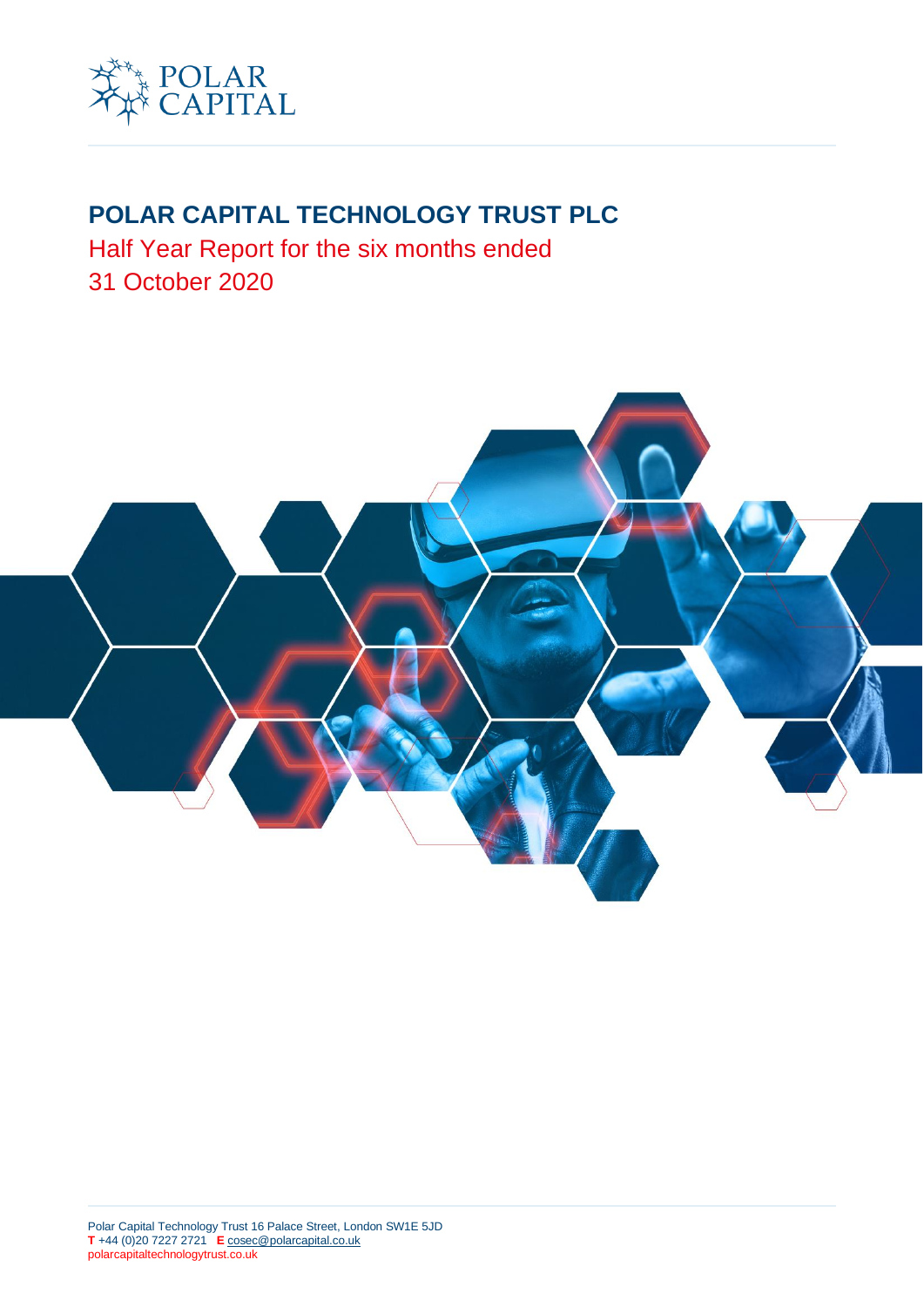# YOUR COMPANY AT A GLANCE

## INVESTMENT OBJECTIVE

The Investment Objective is to maximise long-term capital growth through investing in a diversified portfolio of technology companies around the world. The investment policy is set out in full in the Strategic Report of the Annual Report for the year ended 30 April 2020.

## INVESTMENT RATIONALE AND APPROACH

Over the last three decades the technology industry has been one of the most vibrant, dynamic and rapidly growing segments of the global economy. Technology companies can offer the potential for substantially faster earnings growth than the broader market.

Technology may be defined as the application of scientific knowledge for practical purposes and technology companies are defined accordingly.

While this offers a very broad and dynamic investment universe and covers many different companies, the portfolio focuses on companies which use technology, or which develop and supply technological solutions as a core part of their business models. This includes areas as diverse as information, media, communications, environmental, healthcare, financial, e-commerce and renewable energy, as well as the more obvious applications such as computing and associated industries.

## MANAGEMENT STRUCTURE

The Company is an investment trust led by an experienced Board of Non-executive Directors with extensive knowledge of investment matters, the regulatory and legal framework within which your Company operates, as well as the various roles played by investment companies in shareholders' portfolios. The role of the Board is to provide oversight of the Company's activities and to seek to ensure that the appropriate financial resources and controls are in place to deliver the Investment Objective and manage the risks associated with such activities. The Directors have appointed various third-party suppliers to provide a range of services including investment management, depositary and administrative services to the Company.

Polar Capital LLP has been the appointed Investment Manager and AIFM throughout the year. Ben Rogoff, the appointed portfolio manager, has been responsible for the Company's portfolio since 1 May 2006 and is supported by a team of technology specialists. Polar Capital LLP is authorised and regulated by the Financial Conduct Authority.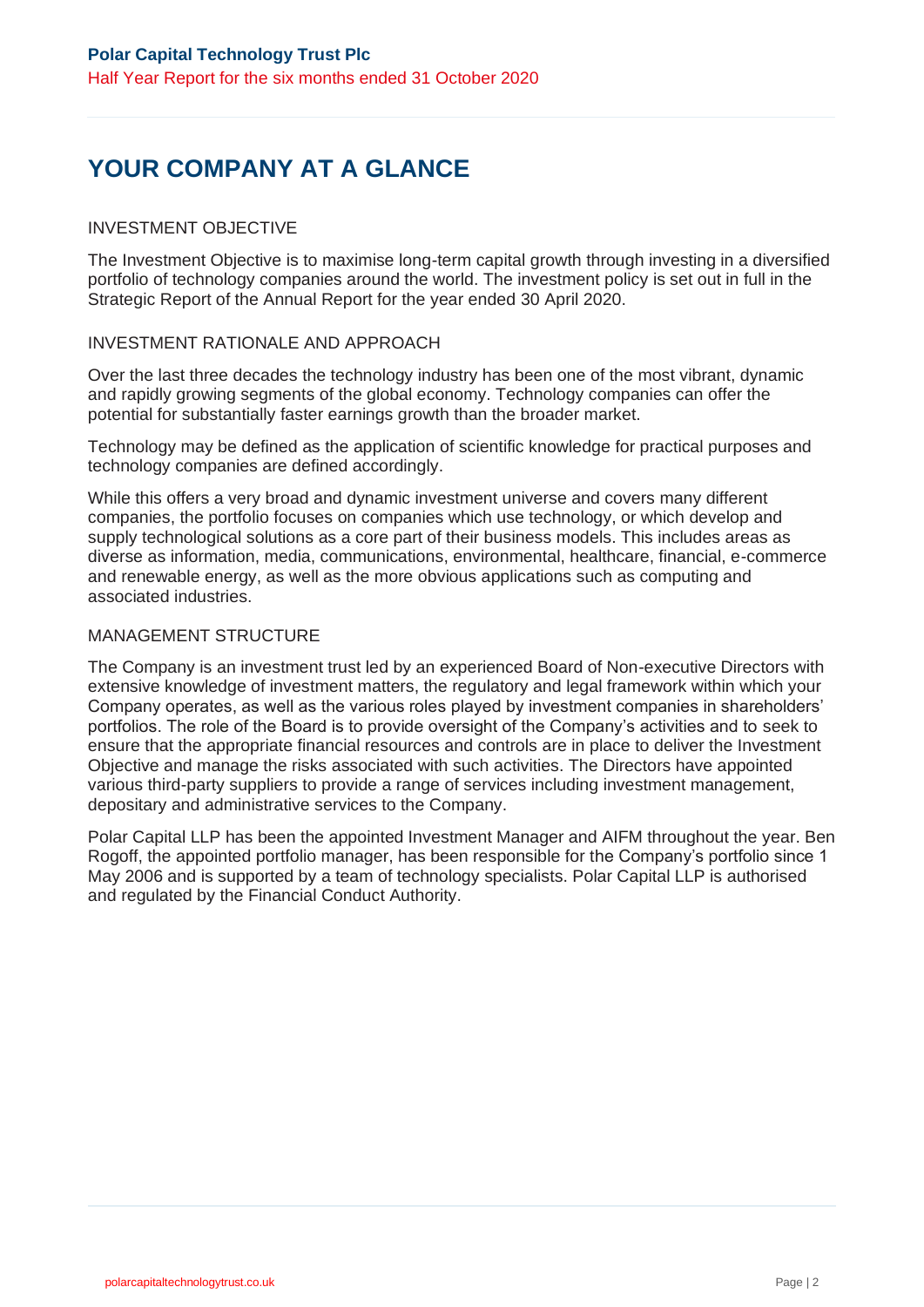## **FINANCIAL HIGHLIGHTS**

|                                                                                                                                              | (Unaudited)<br>As at 31 October | (Audited)<br>As at 30 April |            |
|----------------------------------------------------------------------------------------------------------------------------------------------|---------------------------------|-----------------------------|------------|
|                                                                                                                                              | 2020                            | 2020                        | Movement % |
| Total net assets                                                                                                                             | £3,017,730,000                  | £2,308,597,000              | 30.7       |
| Net Asset Value (NAV) per ordinary<br>share                                                                                                  | 2197.67p                        | 1715.59p                    | 28.1       |
| Price per ordinary share                                                                                                                     | 2095.00p                        | 1774.00p                    | 18.1       |
| <b>Benchmark</b><br>Dow Jones World Technology Index<br>(total return, Sterling adjusted, with the<br>removal of relevant withholding taxes) | 2991.5                          | 2415.4                      | 23.9       |
| (Discount)/premium of ordinary share<br>price to NAV per ordinary share                                                                      | (4.7%)                          | 3.4%                        |            |
| Ordinary shares in issue                                                                                                                     | 137,315,000                     | 134,566,000                 | 2.0        |

### **KEY DATA**

|                            | For the six months to 31 October<br>2020 |
|----------------------------|------------------------------------------|
| <b>Local Currency</b><br>℅ | <b>Sterling</b><br><b>Adjusted</b><br>%  |
| 27.0                       | 23.9                                     |
| 13.0                       | 9.8                                      |
|                            | $-2.0$                                   |
| 13.3                       | 10.1                                     |
| 14.7                       | 13.9                                     |
| 2.0                        | 5.6                                      |
|                            | As at                                    |
| 31 October 2020            | 30 April 2020                            |
| 1.2930<br>135.17<br>1.1100 | 1.2614<br>134.88<br>1.1516               |
|                            | As at                                    |

No interim dividend has been declared for the period ended 31 October 2020, nor were there for periods ended 31 October 2019 or 30 April 2020, and there is no intention to declare a dividend for the year ending 30 April 2021.

*References throughout this document to "the Company" or "the Trust" relate to Polar Capital Technology Trust PLC while references to "the portfolio" relate to the assets managed on behalf of the Company.*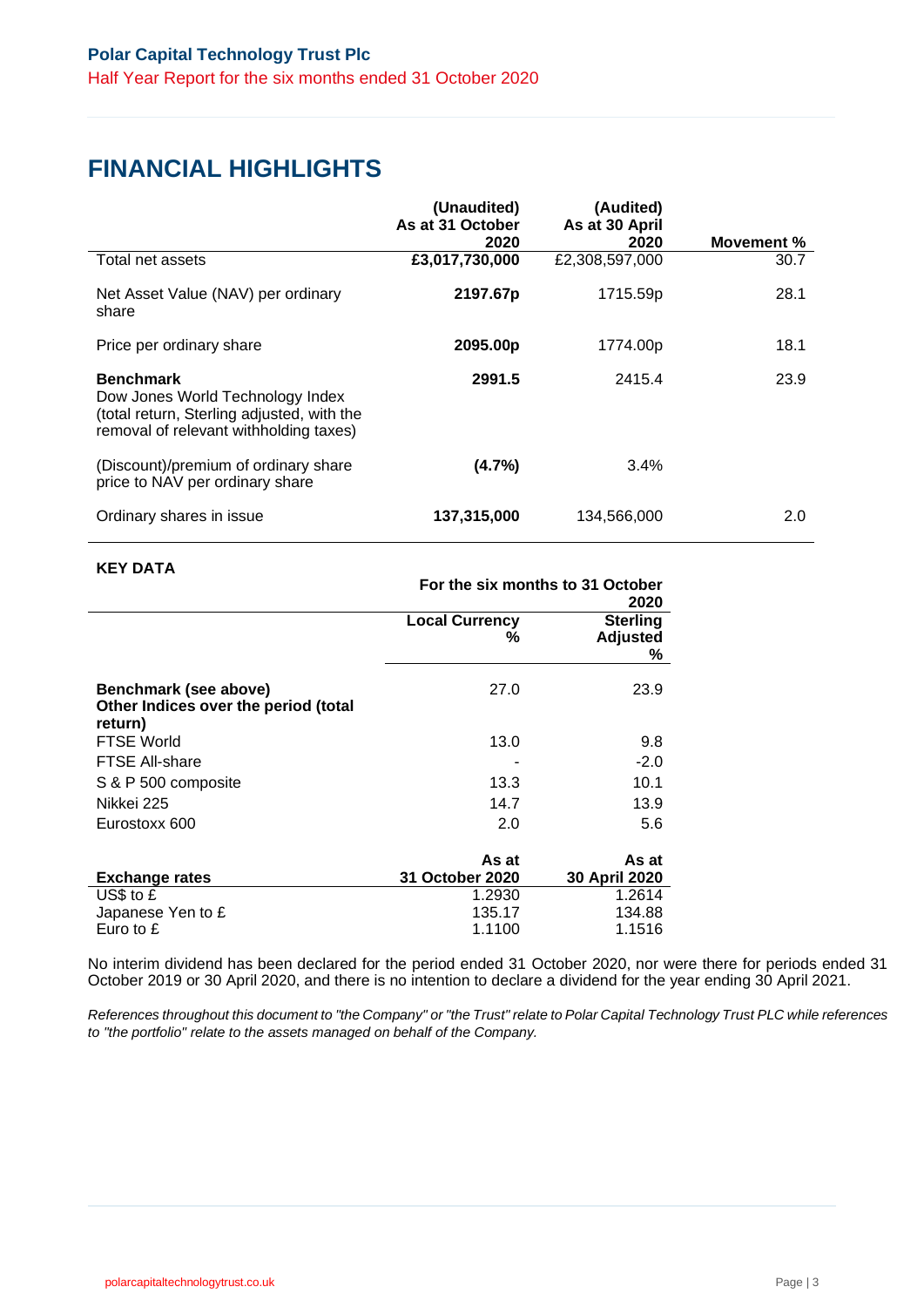## **INVESTMENT MANAGER'S REPORT**

#### **Market Review**

The half year to 31 October 2020 saw global markets recover from March lows, the FTSE World index delivering a total return of 9.8%, in sterling terms. Positive returns reflected a combination of earnings upside and valuation expansion, partially offset by a modest recovery in Sterling. The path of the COVID-19 virus and policymakers' responses to it dominated the period as markets grappled with the economic impact of this extraordinary global crisis. Lockdown measures in Europe and especially in Asia were successful in suppressing the spread of the virus and 'flattening the curve' to allow healthcare systems more time to prepare and (theoretically) to scale up their robust testing and contact tracing infrastructure. Mortality rates over the summer in Europe were not far from normal as infection levels remained low and hospitals became more adept at treating serious COVID patients. At this time the epicentre of the pandemic spread to South America but has since returned to Europe, where many countries have reinstituted lockdown measures as case numbers have risen sharply and the 'second wave' has come to pass. The US has followed a slightly different path with no national-level lockdown under Trump's leadership but also seeing a decline and rebound in case rates directionally similar to European countries. Markets responded sharply to news of potential vaccines and therapeutics which are been expected to play a major role in determining the timing and shape of the economic recovery, and to central bank and governmental policy support that has generally been robust, timely and effective.

The scale of fiscal and monetary support has been staggering. Between February and November 2020, governments around the world announced fiscal stimulus packages potentially worth \$14.4tn, or 16.7% of global GDP. The US CARES Act passed at the end of March provided \$2tn in direct fiscal support for the economy in the form of recovery rebates (\$1200 per individual) and dramatically expanded Pandemic Unemployment Insurance of \$600 per week. It also offered \$377bn in loans and grants to small businesses including the Paycheck Protection Program (PPP) in the form of forgivable loans to businesses that retained staff. State and Local governments received \$330bn in direct support and the Fed was also permitted to buy primary or secondary market loans of corporations or municipalities. In Europe, EU leaders agreed on a €1.8tr fiscal stimulus package including a €750bn post-pandemic recovery 'Next Generation EU' fund (NGEU), which represented the first time the EU has issued common debt. Just as significant as the fiscal response was the commitment of global central banks to provide liquidity, as they offered a potential liquidity injection of \$12.8tn, or 14.8% of global GDP. Central bank's absolute commitment was as significant as the scale of support in keeping sovereign bond yields relatively stable at low levels. At the June FOMC press conference Chair Jerome Powell was unequivocal: "We're not thinking about raising rates. We're not even thinking about thinking about raising rates." The US 10-year bond yield reached an historic low of 51bps on 4<sup>th</sup> August, and credit markets continued to function well throughout the period. Perhaps most notably, equity market volatility as measured by the VIX index never returned to March highs of 82, even in the event of US civil unrest in June (35) or running into a potentially disputed Presidential election in November (40).

In the US, Q2 GDP declined at an annualised rate of -32.9% (modestly better than expectations for a - 35% decline), but the economy began to recover as the quarter progressed – having lost 22.2m jobs in March and April, the US economy added 2.7m in May, followed by 4.8m in June (versus 3m expected), the highest monthly number of jobs added on record. Europe saw Q2 GDP contract by -39.5% although the impact on labour markets was more muted as European government's fiscal responses relied more on furloughing measures than the US. During the summer US and European economic data bounced back strongly from very depressed levels as the recoveries in output (GDP), the labour market and sentiment indices surprised to the upside. The US reading for the Citi Economic Surprise Index entered June at -55 and exited the month at +180, which was the strongest reading in history and well ahead of the previous peak of 75 in December 2017. In response to the strong economic data and Q2 results that were generally ahead of expectations, the S&P 500 set record highs in August, posting its strongest August return for 34 years. The concentration of the index also reached a higher level than at any time in the past 40 years with 25% of the S&P 500 market cap accounted for by the five largest US companies – Apple, Microsoft, Amazon, Facebook and Alphabet (Google).

After a strong summer, global equity markets pulled back in September and the S&P 500 declined for four straight weeks as risk sentiment was restrained by increasing COVID-19 cases and deaths in Western Europe, the ongoing impasse in Washington over the next round of fiscal stimulus and fraying US/China relations. By the end of September, COVID-19 had reached more than 33 million confirmed cases and more than one million deaths globally, with outbreaks continuing to occur across the world.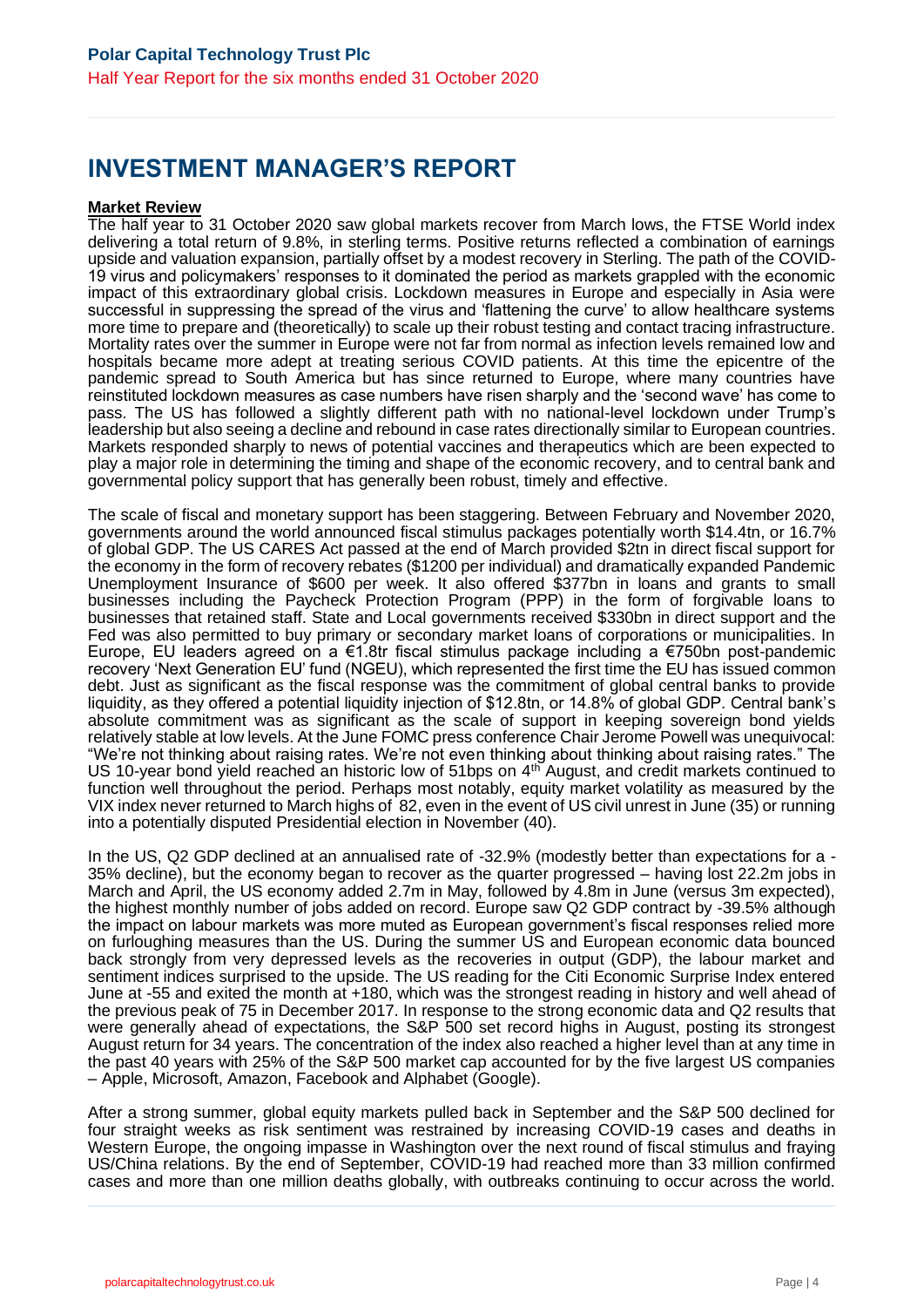The US labour market recovery also showed signs of slowing, with non-farm payrolls only up 661,000 in September, below expectations for 850,000 and a notable deceleration from the 1.5 million increase in August. The US Presidential election campaigns took place against a backdrop still dominated by COVID (President Trump himself having tested positive for the virus),and Presidential candidate Biden's odds improved steadily over the period, but the final result proved much closer than many polls were predicting and the possibility of a Democratic landslide did not materialize. Investor attention rapidly turned to the likely strong efficacy of COVID-19 vaccines following strong phase 3 data from Pfizer and Moderna's vaccines.

### **Technology Review**

The technology sector significantly outpaced the broader market during the half year, the Dow Jones Global Technology Index advancing 23.9%, in sterling terms. Unlike in prior years, US performance provided little in terms of tailwinds, nor did the Dollar which weakened by 5% on a trade-weighted basis. **Instead, technology outperformance was driven by the sector's relative growth profile, its balance sheet strength and the remarkable acceleration in technology adoption that has occurred during this difficult period.** COVID may well represent "humanity's greatest threat", but it has also proved the criticality of the technology sector (and the Internet) which kept a modern global economy working relatively effectively during a lockdown induced by a global pandemic. It was fitting then that the period also saw the NASDAQ 100 index finally recover the entirety of its relative underperformance associated with the dotcom peak and in June – after 20 years, 3 months and 3 weeks – was back level with the performance of the S&P 500. Strongest performance was delivered by the Internet subsector (+35%). Semiconductors performed surprisingly well, the Philadelphia Semiconductor Index (SOX) rising +25% taking the semiconductor-rich Asia ex-Japan technology (+25%) with it. Subsectors with the greatest enterprise exposure delivered weakest performance such as networking (-2%) and IT services (+4%) while Apple strength ameliorated broader weakness within the hardware subsector (+17%). Small caps trailed materially, the Russell 2000 (small) and Russell 1000 (large) technology indices gaining +13% and +21% respectively.

**Internet** companies have proved the greatest beneficiaries of the crisis, with ecommerce penetration having soared from c.16% of US retail spending in Q1'20 to a peak of over 40% in May before moderating somewhat. Surging ecommerce was evident at Amazon which delivered a strong Q2 with its online grocery business tripling y/y while AWS become a \$40bn revenue business on a trailing twelve-month basis. Strength continued into Q3 with revenues +36% y/y, although incremental COVID-related costs (c\$6bn in Q2 and Q3 combined) muted earnings upside. In China, Alibaba delivered similar revenue growth (+34% and +30% in its CQ2 and CQ3). However, smaller ecommerce companies fared significantly better with more to gain from the crisis than the market leaders. E-commerce platform Shopify grew sales 97% and 96% y/y in Q2 and Q3 respectively, Wayfair (not held) saw revenues surge by 84% in Q2 while in the UK, revenues at Ocado increased 40% y/y in Q2, up from just 10% in Q1. With restaurants closed or severely restricted, food delivery platforms delivered notably strong results across the board. M&A added some additional spice, with Uber looking to acquire Grubhub in February before Just Eat Takeway prevailed with an all-stock deal worth \$7.3bn in June. Surging ecommerce and P2P activity also benefited **payment companies** during the period. PayPal posted +30% y/y total payment volume (TPV) in Q2 – the highest since the company separated from eBay in 2015 – while adding 21m active accounts, more than they added in the whole of 2016. However, Visa and Mastercard struggled as lockdowns and collapsing travel spending impacted their lucrative cross-border business.

Sharply lower travel and leisure spending also impacted Alphabet in Q2 with core search revenue declining 10% while YouTube sales only grew 6%. This was in stark contrast to Facebook where advertising revenues increased 10% and 21% in Q2 and Q3 respectively, reflecting a high percentage of direct response in its mix and a 'long tail' of over 9m advertisers. While we shifted exposure between the two platforms in Q2, we substantially rebuilt our Alphabet position ahead of a more encouraging Q3 report where search +6% y/y and YouTube +32% both reaccelerated. Overall **Internet advertising** trends remained remarkable strong with most social media platforms benefitting from elevated engagement with Pinterest adding 49m MAUs, Twitter 20m DAU and even venerable eBay\* added 8m active buyers in Q2. Monetising these newly acquired customers (and the existing base) proved less uniformly positive, but overall the pandemic has allowed smaller platforms such as Snap and Pinterest to achieve scale and relevance in an accelerated fashion. They also have little to lose from increased regulatory scrutiny of the larger platforms, covered in the 'outlook' section.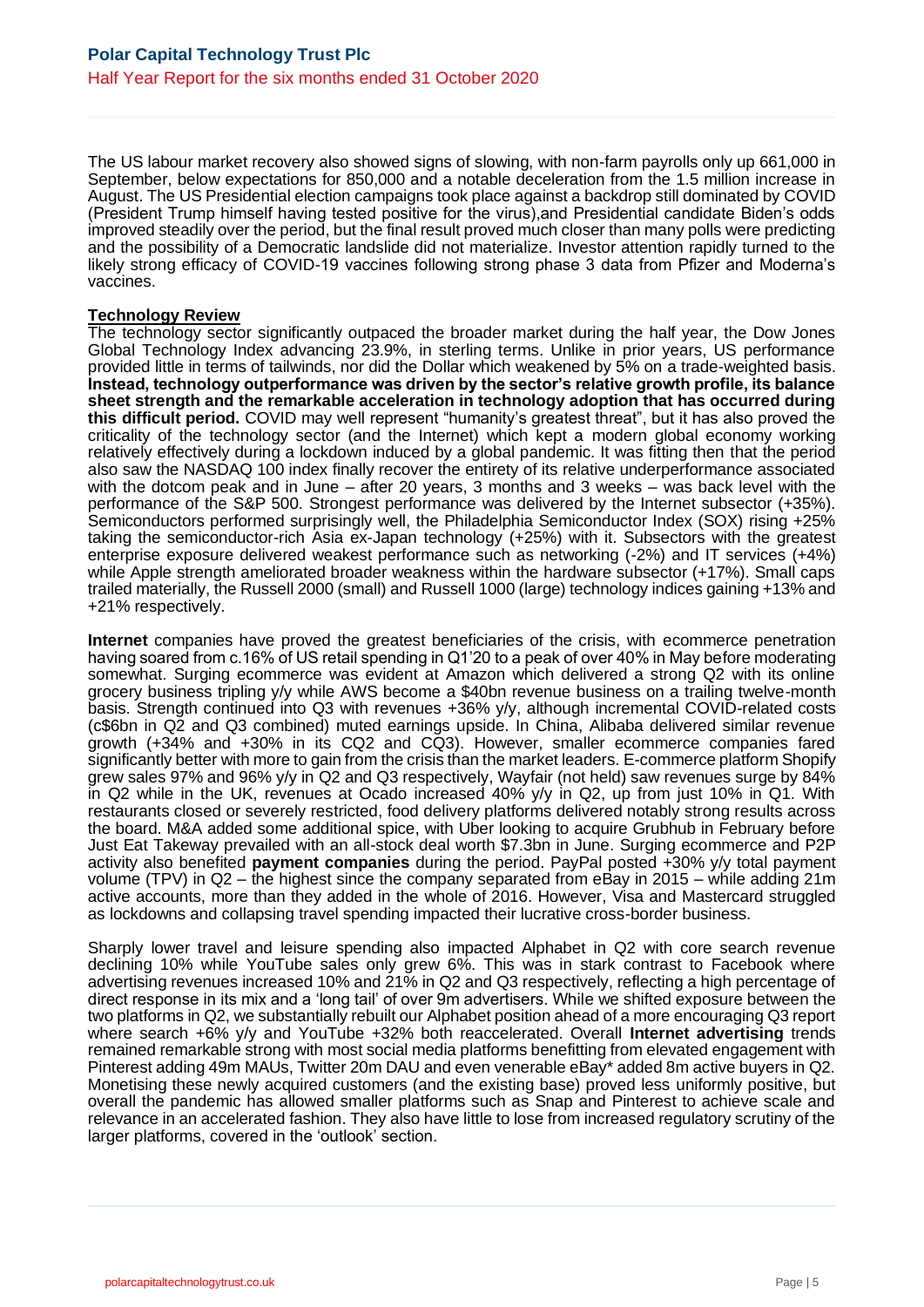COVID has also provided a boon for the streaming content companies such as Netflix which added 26m net new subscribers in 1H20, more than twice the 12m added during the equivalent period in the prior year, while podcast listening hours doubled at Spotify. Likewise, **videogaming** companies delivered strong first and second quarter results reflecting elevated usage (thanks to stay at home restrictions). Our holdings enjoyed strength in their core franchises (Activision – Call of Duty, Take-Two – GTA V, NBA2K), while Nintendo benefited from demand for its *Switch* platform which was frequently sold-out during lockdown. However, stock performance in these stay-at-home winners tailed off towards the end of the period as lighter-than-expected Netflix Q3 subscriber numbers highlighted the risk of pull-forward and normalisation of demand post COVID.

The need to accelerate **digital transformations** and support **remote work** provided strong tailwinds for the software sector during the period. Against a backdrop of weaker IT budgets, **cloud migration** continued apace, evident by 29% y/y growth at Amazon Web Services (AWS) in Q2 and Q3 while averaging 40-50% at both Microsoft Azure and Google Cloud during the same period. Most of our software-as-a-service holdings continued to deliver strong results epitomized by automation software leaders ServiceNow (+25% subscriptions billings in Q3) and Salesforce.com which reported an outstanding Q2 with upwardly revised guidance, driving the largest one-day share price move in the company's history. While there were some disappointments such as Alteryx that lowered guidance in Q2, there were many more positive surprises as furlough schemes helped prevent corporate failure while the need to find new customers trumped lower overall levels of activity. Meanwhile, software designed to facilitate remote work enjoyed some of the strongest performance, led by communication platform as a service (CPaaS) leader Twilio. However, the most remarkable upside was delivered by Zoom – arguably the company most synonymous with lockdown – which, in Q2 delivered revenues +355% y/y (32% ahead of expectations) with operating margins of 42% - without doubt, one of the best quarters we have ever seen.

Despite a significantly weaker macroeconomic backdrop, **semiconductor** stocks fared relatively well (and much better than many other cyclical subsectors) although end market fortunes varied considerably. Cloud and AI-related spending remained robust, aiding NVIDIA (datacentre revenues +80% y/y in Q1) and AMD, which also benefited from continued market share gains at Intel's expense whose leadingedge manufacturing woes deepened. 5G also remained a relative hotspot amid infrastructure deployment and ahead of Apple's iPhone 12 launch. Qualcomm stood out, delivering better than expected numbers, together with a \$1.8bn settlement with Huawei and a long-term global patent licence agreement. The combination of 5G smartphone strength and high-performance computing helped TSMC deliver revenue growth of 22% y/y in Q3, while increasing its 2020 revenue forecast from +20% to +30%. However, enterprise trends remained weak after earlier lockdown-related strength, while auto-related companies fared poorly on plunging end demand. This uneven backdrop was further confused by uncertainty over associated Huawei demand as the latter revealed in May that it had built up a two-year reserve of the most important US chips to shield it from further restrictions from Washington. The period ended with some material M&A. AMD announced the acquisition of FPGA manufacturer Xilinx in a \$35bn all-stock deal. We owned both stocks (and still do) and like the acquisition as it expands AMD's total addressable market from \$80bn to \$110bn and should allow the company (and a management we respect highly) to realise \$300m of cost synergies within 18 months of closing the deal. Marvell Technology announced the acquisition of Inphi in a \$9bn cash and stock deal a few days later.

Apple enjoyed another strong period, following an upbeat Q2 report (which saw the iPhone segment unexpectedly return to growth thanks to its new mid-range offering) and ahead of the long-awaited iPhone 12 (5G) launch. Despite a well-choreographed challenge to its App Store economics from Epic Games (owner of Fortnite) and ongoing antitrust investigations being conducted by the EU, Apple became the world's most valuable company during the half-year, briefly breaching the \$2tr market capitalization mark. Towards the end of October, Apple unveiled the iPhone 12 which was largely in line with expectations with respect to product pricing, shipping dates and specifications, although the company's decision to not provide formal guidance when it reported Q3 results weighed on the stock somewhat.

#### **Portfolio performance**

The Trust outperformed its benchmark, with the net asset value per share rising 28.1% during the first half of the year versus 23.9% for the benchmark. This reflected strong stock selection across all regions and market capitalisation tiers which more than offset the drag to performance represented by liquidity and our NASDAQ puts.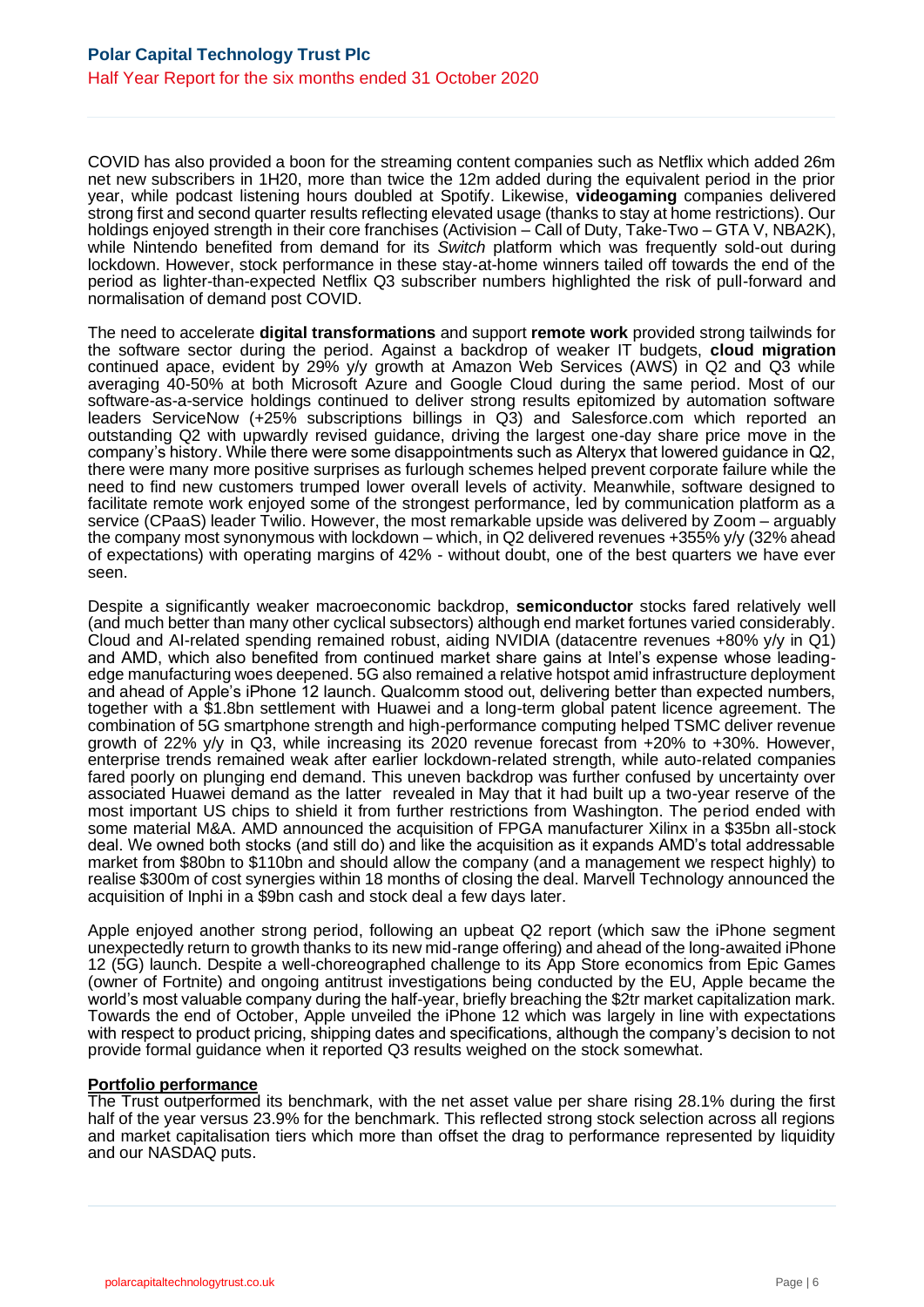**At the stock level, strongest relative performance was delivered by COVID beneficiaries concentrated in the Internet and software subsectors.** The dramatic acceleration in online spending due to lockdowns benefited ecommerce companies such as Zalando (+87%) as well as digital payment platforms such as PayPal (+47%) and Square (+131%). This was particularly true in food delivery (with restaurants closed and/or severely restricted) helping drive strong returns at Meituan Dianping (+169%), GrubHub (+50%) and Ocado (+42%). However, the strongest performance was enjoyed by Peloton (+240%) where sales of its connected home gym equipment (and software subscriptions) have surged during COVID. In addition, the need to find new (and retain existing) customers during lockdown has proved a boon for digital marketing companies including HubSpot (+67%), as well as social media platforms such as Pinterest (+177%) and Snap (+117%).

Within software, demand for modern software able to support remote work has been most evident at Zoom (+231%), but a number of other cloud software vendors have also experienced sustained strength including Twilio (+141%), Cloudflare (+114%) and CrowdStrike (+78%). Accelerating Cloud adoption has also taken its toll on legacy vendors as IT budgets continue to migrate away from enterprise-centric solutions. The Trust benefited from continued underperformance of the likes of Cisco, IBM and Oracle where we have zero exposure (because we perceive them to be negatively impacted by technology change) as well as by travails at both Intel and SAP where we had limited exposure and which we exited during the half-year. Alternative energy stocks also deserve a special mention, benefiting from sharply lower risk-free rates, accelerating electric vehicle (EV) adoption and a growing list of countries announcing their intention to achieve carbon neutrality. The portfolio benefited from some remarkable performances in a number of smaller positions including Tesla (+141%), SolarEdge (+124%) and BYD (+207%).

**In terms of negatives, liquidity and our NASDAQ put options represented the most significant drag on performance during the period as markets moved sharply higher.** The average cash position cost of just under 5%, dragged on relative performance by 1.1% while our NASDAQ put options (which had added significantly to performance during the last financial year) detracted by 0.9% in absolute terms. **At the stock level, Apple (+45%) proved the most significant detractor to relative performance as our largest underweight position again cost approximately 1% in relative terms during the half year.** In addition, the portfolio was negatively impacted by a number of travel-related stocks such as Visa (cross-border transactions) and Uber which were challenged by COVID-related lockdowns. As ever, there were also a few genuine disappointments with FLIR Systems and Ciena both falling short of expectations, but these were largely contained to the portfolio tail.

#### **Market Outlook**

There have now been more than 52m cases of COVID-19 recorded and tragically more than 1.3m deaths. Pfizer's phase 3 vaccine study indicating more than 90% efficacy against COVID-19 infection represents a major milestone in the battle against the disease. More recently, the UK became the first country to approve and begin vaccinations which augers well for the recovery trajectory in 2021. However, the vaccine news does not change the economic reality in the short term, further lockdown measures in Europe are likely to push the continent into a double-dip recession and the impressive recovery in US jobs (unemployment rate in October 6.9%, with more than half of the jobs lost to COVID already recovered) may stall if the steepening of the infection curve there requires further lockdown measures as have already been seen in New York and Chicago.

The IMF now projects global growth to be -4.4% in 2020, an improvement from the June projection for a -4.9% decline, reflecting better than expected second quarter GDP data as economic activity rebounded strongly in advanced economies. This is expected to be followed by +5.2% global GDP growth in 2021, which should see the global economy surpass its 2019 size by the end of next year (China has already achieved this milestone). This rebound, however, is not expected to be material enough to allow the global economy to catch up with the path of economic growth anticipated before the COVID-19 pandemic. More concerning is the impact of the virus and the measures taken to limit its spread on longer term drivers of global prosperity – education, employment, capital formation and productivity. Federal Reserve Chair Jay Powell recently put forward his chief macroeconomic concern as "the risk that there is some longer-run damage to the productive capacity of the economy". Policymakers are still required to tradeoff the risks between sustaining economic activity and ensuring debt levels do not rise to such an extent that they stifle the long-term economic growth potential they seek to protect. This must be undertaken in an environment of heightened short-term spending needs to combat the virus and support the economy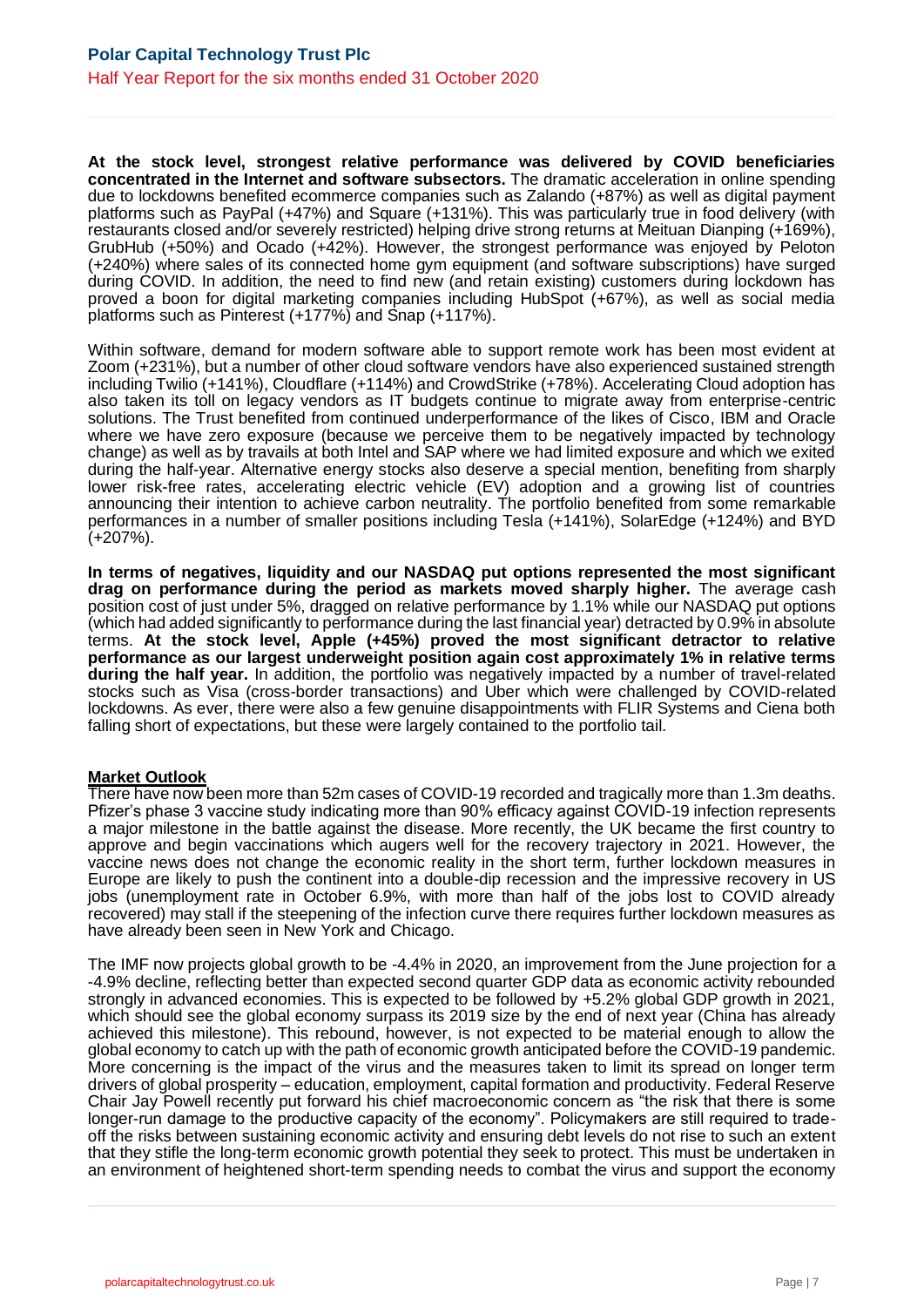(including vaccines, income support, higher unemployment benefits) and a shrinking tax base. An important shift has occurred in global policymaking, whereby even the OECD (not known for its advocation of fiscal profligacy) is calling for additional government borrowing and spending. This commitment represents an explicit rejection of the "fiscal mistakes of the last 2008 crisis" in failing to limit bankruptcies and unemployment in the hope of fending off an otherwise overwhelming sovereign debt burden.

Despite the terrible human and economic costs inflicted by the virus, equity markets have responded positively to global policymakers' overwhelming monetary and fiscal response. The 2020 bear market saw a much faster collapse and recovery than many previous bear markets as both the depth of the economic shock (\$9tn decline in GDP) and the scale of fiscal and monetary response (~\$21tn in total; >6700 separate fiscal and monetary policy measures globally) were far outside historical precedent. Global central banks purchased \$1.2bn worth of assets every hour. This rebound was all the more striking as the S&P 500 had already reached a new high on February 14<sup>th</sup>, before dropping by more than a third within the space of five weeks as the scale and ferocity of COVID-19's spread became more apparent. The subsequent rebound (+59% through November 9) has seen a seismic shift in equity market value transferred across several interrelated vectors. Most obviously, the value of firms in industries directly impacted by restrictions on economic activity such as airlines, energy and banking has shifted to those whose value was enhanced by the new stay-at-home and work-from-home environment such as software, internet and home furnishings. This has also precipitated – or rather accelerated – the transfer of value from older, slower-growth companies to younger, higher growth companies, and from the relatively capital-intensive to the relatively capital-light. The other striking feature of the rebound was the dominance of mega-cap tech. As at November 9, the S&P 500 had returned 12% YTD, with the FAAMG group (Facebook, Apple, Amazon, Microsoft, Google) having returned 48% and the remaining 495 companies having returned just 4%.

It seems unlikely that the overall level of earnings will rebound to pre-pandemic levels until the end of 2021 (probably later in Europe), but with an encouraging vaccine outlook and a policymaker 'put' underpinning equity markets, the path of least resistance may well be higher. The size of likely US fiscal stimulus has been widely debated – and the precise political conditions for it will not be known until the run-offs for the Georgia Senate seats are completed in January – but the prospect of further US stimulus occurring is not in doubt. Some equity strategists are turning bullish as macroeconomic risk levels appear to be trending down as the US presidential election looks likely to produce legislative gridlock – or at least a legislature moving towards the centre.

Furthermore, corporate earnings are recovering strongly, fiscal and monetary policy remains unquestioningly supportive, the labour market is recovering and inflation appears subdued. S&P 500 earnings beat consensus by 23% in Q2 and 23% in Q3, but, like GDP, are not forecast to recover to prepandemic levels until the end of 2021, assuming an overall ~-17% decline in 2020 and strong rebound of more than 20% in 2021. Global equity markets are expected to follow a similar pattern with a ~-20% decline in global earnings followed by a stronger bounce (+30%) in 2021. Bank of America data indicated that the biggest week of global equity inflows (\$44.5bn) occurred on election and vaccine news, surpassing the prior record in March 2018.

Historically, the most common bear markets have been 'cyclical' as inflation overshoots (or is expected to overshoot) and central banks raise interest rates to counteract this. There are also 'structural' bear markets as major imbalances or asset bubbles are painfully unwound – usually coinciding with a banking or property crisis (notably 2008). Finally, there are 'event-driven' bear markets where an exogenous shock knocks an otherwise healthy economic expansion off course, sometimes in dramatic fashion, and then the market rebounds quickly as prior economic momentum is recaptured. The 2020 bear market appears to be best characterised as an 'event-driven' phenomenon in response to the extraordinary exogenous shock from the COVID crisis. Short-term risks are heightened as the path to recovery is uncertain but given the scale and efficacy of policy support thus far, markets can expect that this continues in what has so far been a remarkably low inflation and low-rate environment.

The extraordinary disparity of returns between value and growth stocks has been a stark reminder of the difficulty of investing on a 'mean reverting' basis. The resolutely downward path of interest rates has supported the valuation of long-duration growth assets. Furthermore, technology companies have rapidly captured profit pools and chipped away at 'moats' around traditional business models in 'value' sectors, and demonstrated that intangible assets (software, intellectual property, 'users') can materially appreciate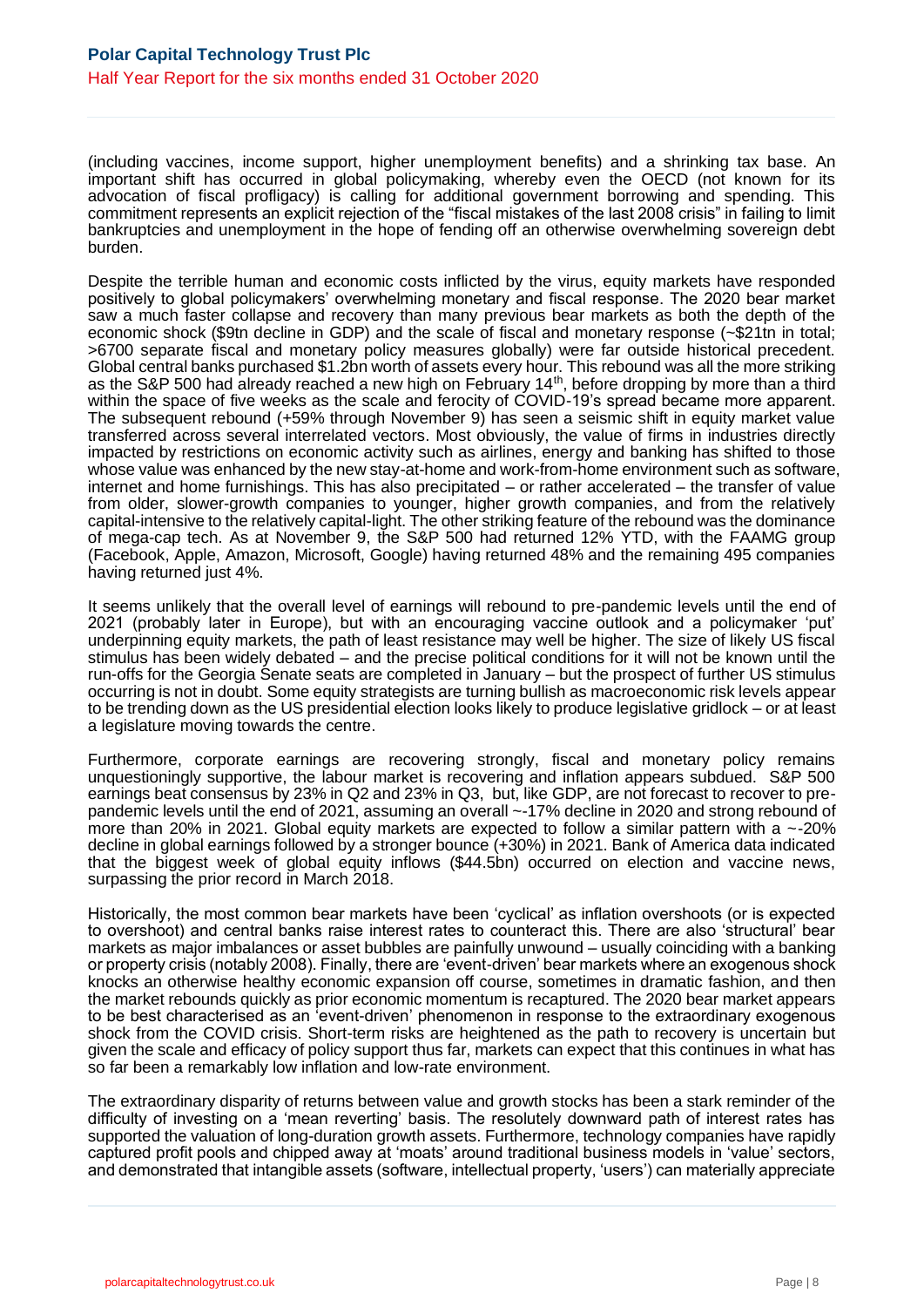in value as usage intensifies over time, while tangible assets depreciate. While the multiple premium of MSCI Growth over MSCI Value has this year reached levels not seen since 2000 (though has come in somewhat in recent weeks), there is little historical evidence to suggest that valuation disparity extremes of themselves trigger changes in market direction or leadership, although they can impact the speed of a shift if fundamentals are thought to have changed. The most important question for investors, therefore, is whether fundamentals have or are likely to change as the world moves beyond from the immediate impact of the COVID crisis.

#### **Portfolio Risks**

As we discussed in our most recent Annual Report, there are many risks to our constructive if guarded market view. **The most significant risks relate to the success of efforts to suppress the spread of COVID-19.** These risks relate to the timeline, efficacy, uptake and availability of vaccines and therapeutics and the success of ongoing social distancing and other containment measures. There are 47 vaccines in clinical trials today all of which target the same Sars-Cov-2 spike protein, so positive results from Pfizer and Moderna have been taken as a very positive early indication. Global supply capacity commentary suggests that Pfizer will be able to produce 1.3bn vaccine doses by the end of 2021 (each patient requires 2 doses), Moderna could produce 1bn doses and AstroZeneca/Oxford could reach a 3bn dose run rate (assuming their clinical data is positive). Logistics, distribution and allocation are complex given the fact that Pfizer's vaccine needs to be stored at -70C and Moderna's at -20C, which may prove especially challenging in emerging markets, but these problems are not insoluble. Dr. Anthony Fauci, the leading US infectious diseases specialist, has suggested that a COVID vaccine could be available to all Americans by April.

There is a risk people will be slow to take a vaccine developed at breakneck speed, especially those who are at low risk of serious harm themselves (i.e. those under 65 and not obese), and those who take heed of vocal but unscientific 'anti-vaxxer' movements. The situation is, for once in 2020, not 'unprecedented'. In the 1950s the Salk vaccine (80-90% effective) promised an end to frequent polio epidemics that had harmed hundreds of thousands of children in the first half of the twentieth century, including President Franklin D Roosevelt. Children were widely vaccinated from 1955 but 'teenagers' (the word became widely used only after WW2) often opted out, exposing themselves to harm and limiting the prospect of 'herd immunity'. In 1956 an iconic image of Elvis Presley receiving his polio shot kick-started a massive increase in uptake, but the key development was the Teens Against Polio (TAP) movement – a highly effective grassroots campaign encouraging teenagers to get immunised. This included the holding of dances with entry permitted only on proof of vaccine, and nationwide 'sock hops' (where dance goers removed their shoes to dance), which were dubbed as 'Salk Hops' in honour of the vaccine's creator. Young women were even asked to deny the dating requests of would-be suitors unless they had been vaccinated (a time-honoured approach to public policy well documented in *Lysistrata* in 411 BC). But TAP worked: by 1960 there was a 90% decrease in the incidence of polio versus 1950, and the disease was soon effectively eradicated. A similar hearts and minds campaign may be necessary in 2021 and although Kayne West might have missed out on the Presidency this time, he could still play a leading role in the US recovery.

The major negative tail risk to markets is a sustained move higher in inflation that forces a rate hiking cycle – or brings forward expectations of one. The sharp upward move in the US 10-year bond yield and a steepening of the yield curve on the news of Pfizer's positive vaccine data is likely a precursor for the direction of interest rates should further good news on the containment of the virus materialize. The unleashing of pent-up demand, employment recovery and sharp increase in economic activity expected on a fuller reopening will likely put upward pressure on rates globally as consumers run down their now excess savings, and the steady increase in the level of inflation forward breakevens has been a precursor of this. The risk of a policy error from hiking too early looks to have been ameliorated somewhat as the Fed has recently raised the burden of proof to begin rate hikes only once unemployment reaches "the committee's assessment of maximum employment" (likely below the pre-COVID 3.5% unemployment rate), or if average inflation (PCE) has reached its 2% target and "is on track to moderately exceed it for some time". Given the US unemployment rate currently stands at 6.9% (Oct 2020) and US core PCE inflation has not exceeded 2.5% since the early 1990s, analysts are not forecasting rate hikes before 2024 or 2025. This could all change, however, if inflationary forces appear to become more persistent.

Other risks to consider include **elevated equity valuations** that already capture some of the recovery upside and depend heavily on persistence of low risk-free rates. Despite near-record earnings upside during Q2 and Q3 earning seasons, the forward PE on US stocks stands at 21.6. This P/E ratio is in the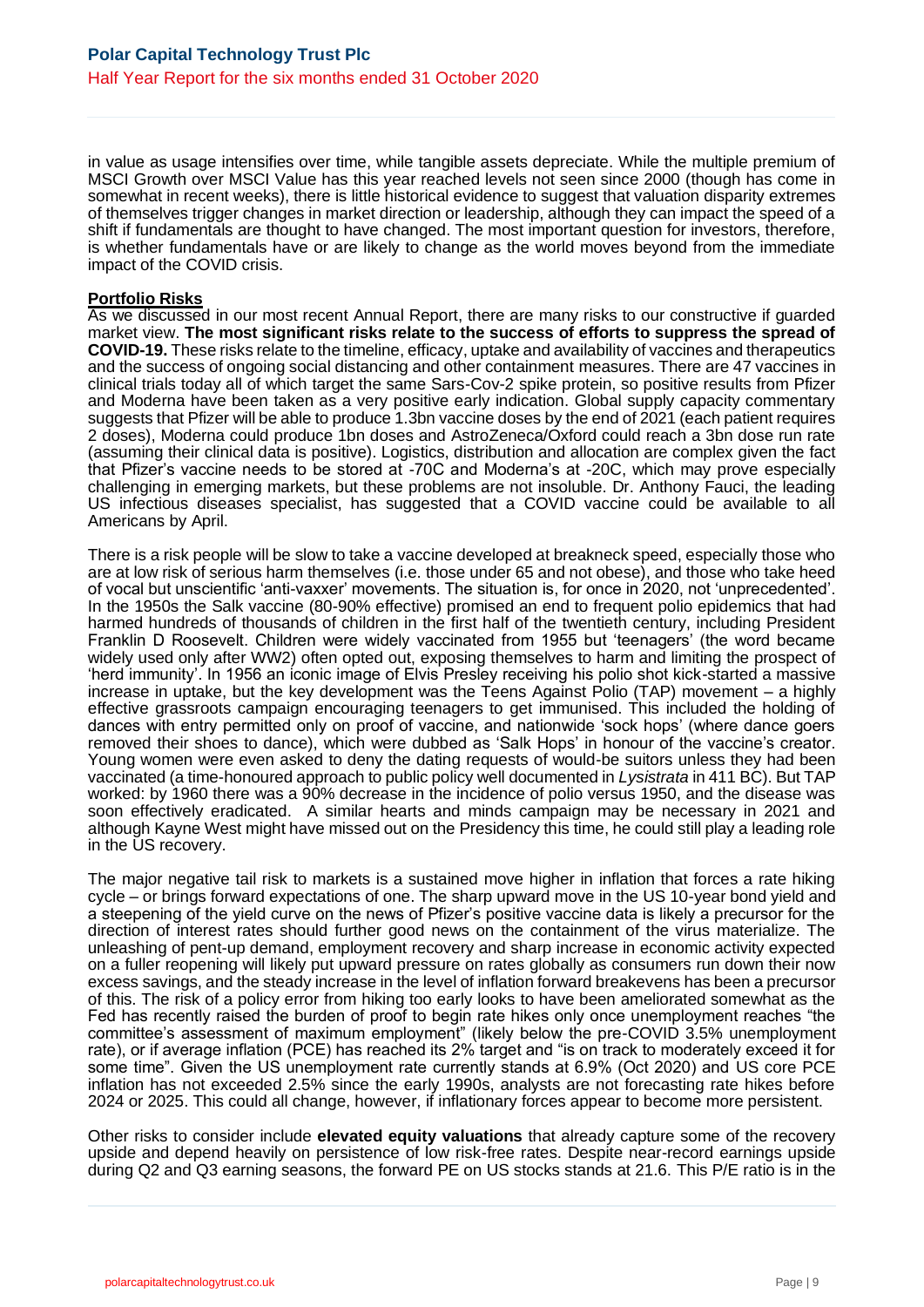96<sup>th</sup> percentile versus its history and well above the 5-year average of 17.3 and above the 10-year average of 15.5. However, equity valuations continue to look well supported by (now record low) risk free rates, policymaker support and the absence of inflation. We should also consider the potential for **windfall and other taxes** to help governments address record **debt burdens** that may also weigh on post-COVID growth trajectories. While incoming President Biden may adopt a less staccato approach than his predecessor, US-Sino trade tensions represent a key risk to global growth and political stability.

Finally, we should also consider **upside** risks as highlighted in our last annual report that the combination of a vaccine and unprecedented stimulus could presage a **melt-up**. As we have previously argued, it is difficult to know what the right price for something is when US risk free rates are near zero. On a relative basis, equities continue to look attractive compared to bonds and cash with two-thirds of S&P 500 constituents boasting dividend yields above ten-year US Treasury yields while around one quarter of global bonds - equivalent to more than \$17tr - currently trade with negative yields. With lenders now paying Greece for the privilege of lending it money and with more than \$5tr currently parked in US money market instruments, the merest inflationary whiff could set off a 'great rotation' from bonds and cash into equities and give the "most hated bull market in history" the send-off it deserves.

### **Technology Outlook**

At the time of writing, vaccine progress is providing some recovery light at the end of the COVID tunnel. Alive to the risk of further factor rotation against a backdrop of extreme outperformance of growth over value during the pandemic (with valuations aided by low interest rates and growth scarcity), we decided to pare our exposure to some of our greatest stay-at-home beneficiaries and exited a few stocks where valuations appear extended or where year-over-year comparisons in early 2021 will be challenging. In return, we have added to stocks (existing and new) that we expect to benefit from a global reopening or a more normalized macroeconomic backdrop. **Despite this modest recalibration, we retain high conviction in our 'new normal' thesis**. COVID-related behavioural changes will persist long after the pandemic, particularly where new solutions address inefficient, expensive or outdated practices. Telemedicine, digital payments, online banking, social commerce, direct to consumer retail and food delivery are just a few consumer-facing trends and applications that we expect to continue. Likewise, businesses are not likely to return to earlier practices having embraced next-generation software that facilitates higher productivity and flexible working patterns. The need for businesses to digitally transform themselves to avoid obsolescence will not cease with a vaccine, nor do we expect industries that were challenged before COVID to enjoy lasting succour from reopening.

In our last Annual Report, we drew on the Second World War as a parallel to the pandemic with focus on the role it played in accelerating technology innovation. **We are equally excited about what it might reveal about the world** *post* **COVID** – a parallel we hope to draw out in next our Annual Report. For now, a cursory study suggests that the world we knew before the pandemic is unlikely to return, just as the pre-war world was lost forever even after war was concluded. In the UK (and elsewhere) post-war elections produced governments that radically altered social policies. Expansion of the welfare state was epitomised by the creation of the NHS in 1948, while the Education Act of 1944 ensured free secondary education for all children. Today's pandemic has significantly accelerated change within healthcare with regulators more amenable to change, health agencies working closely with technology companies while telemedicine and AI chatbots have been widely deployed during the lockdown and are likely to prove critical if governments are to keep to their 'cradle to grave' post-war pledge. Likewise, Zoom, Microsoft Teams and other platforms have not only kept schools open virtually during the pandemic, but now that they have been broadly adopted, they also offer us a glimpse of how remote learning and digital-only schools might be able deliver best-of-breed education for *all* children regardless of where they might live in the real-world.

We might also have something to learn from post-war reconstruction, in particular the creation of **new towns** such as Hatfield, Milton Keynes and Stevenage designed to address a housing shortage and the overspill of population from London. Today, COVID has made remote workers of us all. With flexible working likely to persist, less need to commute to cities in the future has also resulted in some deurbanisation and the rise of so-called *Zoom* Towns - 'gateway communities' with more affordable housing. Likewise, **automation** and **AI** is likely to have a lasting impact on workforces long after COVID 'acceleration' has normalised, just as WWII and the post-war labour shortage had a profound effect on the role of women and the use of migrant workers. The case for **robots** has also been greatly aided by the pandemic ("a crisis robots were built for") with the need for social distancing advancing the case for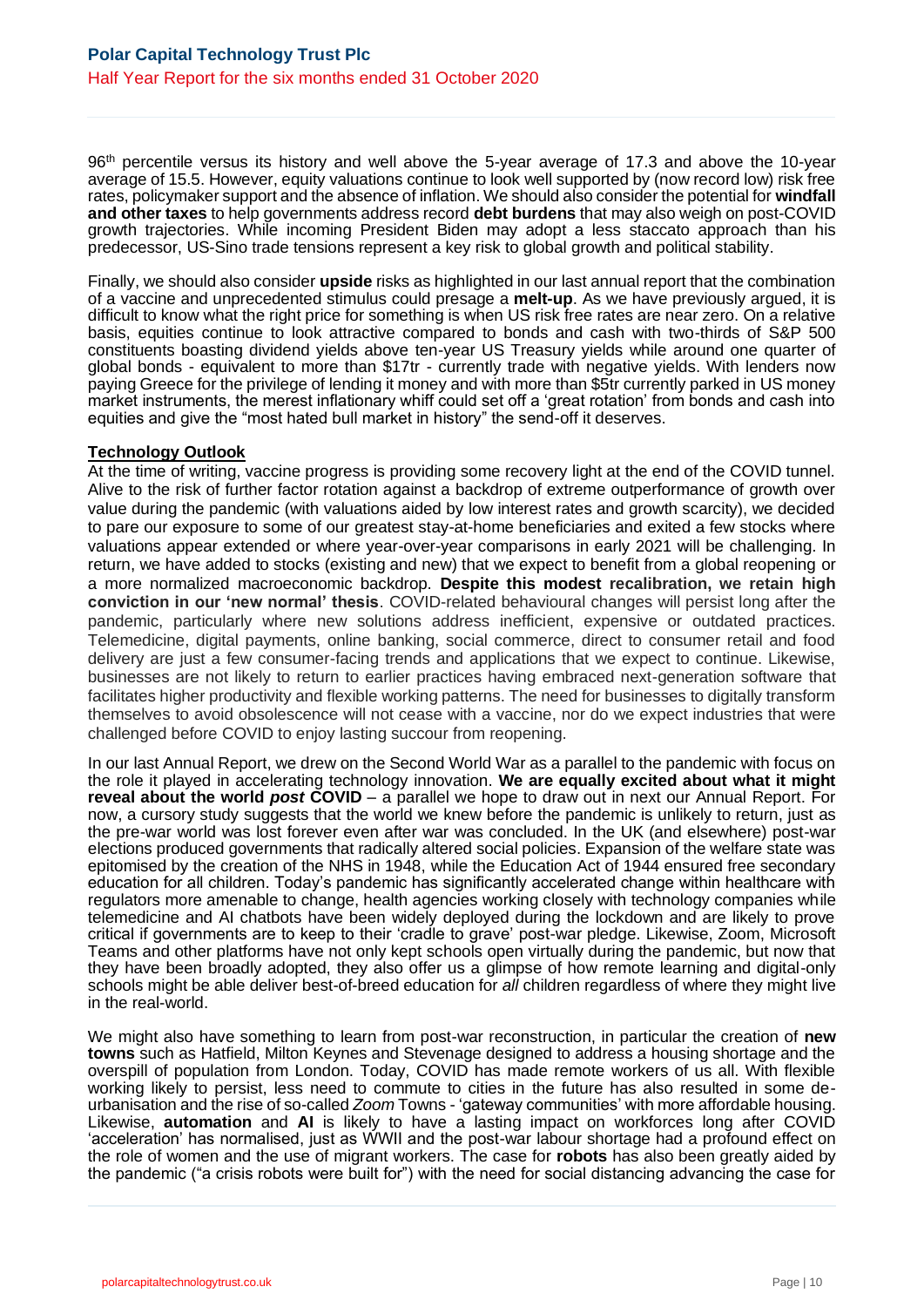self-service checkouts in supermarkets, co-bots in factories and "touchless hospitality" in hotels with room keys collected by scanning a QR code and even food and drink being delivered by robots to guests under quarantine.

The end of COVID may also presage a reordering of relations between countries, just as the postwar world saw the rise of internationalism and the creation of supranational bodies such as the UN designed to foster greater cooperation (and help prevent war) and a new beginning for globalisation which saw exports as a share of global GDP rise from 4% to 9% between 1945 and 1970 before doubling again in the 1980s. With cross-border trade in goods and services now at c.28% of global GDP, the post COVID world might see more countries reasserting their national interests (a la *Brexit*) in order to tackle a number of challenges exacerbated by globalisation, including widening economic inequality, unprecedented movement of people and of course, climate change. Thankfully the pandemic has helped highlight how humans tend to overlook low-probability, high-impact risk - something equally applicable to climate change – and the need for a global coordinated response. While NATO might not survive Turkish expansionism, the Paris Agreement should be just fine, especially with a new US President.

One final observation from our post-war parallel might be that expectations of above-trend global growth post COVID could disappoint. In the case of the UK, the economy did not recover its pre-war level until the 1950s, in part due to government indebtedness. The war also accelerated the decline in British power that peaked at the end of the 19<sup>th</sup> century and – thanks to two world wars, Bretton Woods, decolonisation and the rise of America – was laid bare by the time of the Suez Crisis in 1956. Today, we might consider whether COVID and the rise of China represent the same existential threat to US power and *Pax Americana* as it (and world war) did to the British Empire. While the Fed remains the world's lender of last resort, US debt levels may not matter, but they are already at / around 100% of GDP - the first time since WWII; far from the 258% reached by Britain in 1946/47 but an inauspicious waypoint, nonetheless.

While the immediate path for the technology sector may wax and wane with vaccine / COVID developments, our constructive medium-term view remains unwavering. **The 'new normal' is unlikely to prove as costly a moniker as the 'new economy' proved post 2000, a view supported by a profoundly different valuation starting point.** Today, the S&P technology sector trades at 26.7x forward earnings – meaningfully higher than where it stood twelve months ago (20.6x) but largely a function of the re-rating of equity markets. In terms of relative premium, the sector continues to trade at/around 1.3x the broader market – little changed from where it stood six and twelve months ago. As in prior years, these metrics ignore the technology sector's superior collective balance sheet. In contrast to the dotcom years when technology accounted for 32% of S&P 500 market cap and c.13% of earnings, today the sector explains 27.4% of S&P 500 market cap and 26% of its earnings.

The sector's superior growth profile that has driven much of its recent outperformance was once again evident during Q3 earnings season. With 92% of the S&P 500 having reported, the technology sector has delivered overall revenues and earnings growth of 3.5% and 4.0% y/y respectively, as compared to the S&P 500 which has seen y/y revenues and earnings decline by 1.6% and 7.1%. For the full year, technology is expected to grow earnings at 4.0% as compared to -14.5% for the S&P 500. However, in part due to easier comparisons, the S&P 500 earnings 2021 rebound is expected to outpace the technology sector with growth pegged at 22.1% and 14.3% respectively.

While the market may simply look through this reversal in (one year) earnings fortunes, the prospect of less scarce growth once the worst of the pandemic is behind us, may represent risk to elevated valuations within technology. As we have outlined in our monthlies, we have been relatively cautiously positioned in areas such as software, a subsector we have long favoured, as we have found it increasingly difficult to justify valuations. According to a report from Morgan Stanley, the five most expensive software stocks recently traded at an EV/next twelve month revenue multiple of 34.6x as compared to the 2019 peak of 28.4x and five-year average of 14.8x. We have also recently expressed some discomfort with the growing sense of inevitability about the primacy of technology and the reordering of everything (which is where the 1990s parallel feels most uncomfortable) as well as the elevation, and valuation of a narrow list of stocks that perfectly capture the zeitgeist of today's disruption look every bit as nifty as their 1960s predecessors. Likewise, the IPO market has enjoyed its best year since 2014 (raising \$67bn in 2020) while SPACs (Special Purpose Acquisition Companies) – companies with no commercial operations designed to raise capital from investors in order to acquire operating companies – raised an additional (and eye-watering) \$64bn.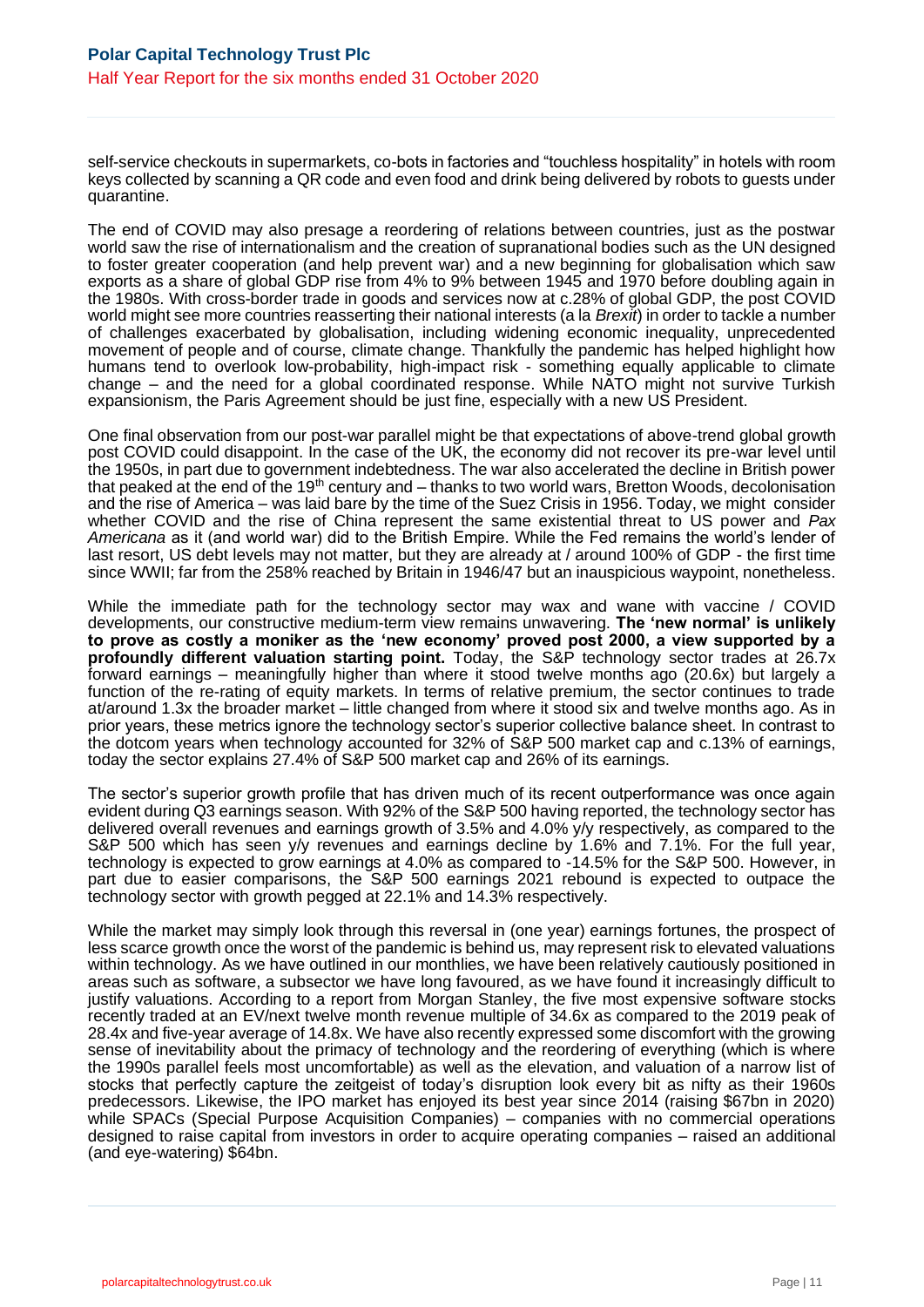**Greater regulatory scrutiny and/or higher taxation could also detract from the technology story over the coming year despite our earlier hope that the munificence of 'big tech' during the pandemic might mitigate this risk.** Instead, the fact that the technology sector has been able to keep the global economy working effectively during a pandemic (and made lockdown far more bearable) has shone a light on the enormous power of the largest technology companies. Thankfully, efforts to rein in the largest US technology companies have been mostly shadow boxing to date with Congressional hearings, EU antitrust investigations and House subcommittee findings delivering little more than adverse headlines and occasional fines. Even the widely awaited Department of Justice (DoJ) pursuit of *bete noire*  Alphabet failed to live up to earlier fears, its antitrust lawsuit presented in October having a narrow focus (on app pre-installs and default search distribution deals) rather than on broad issues around search result prioritisation or anything that could result in a company breakup or meaningful change in business model. However, President Trump's plan to ban or force the sale of TikTok – a Chinese-owned app used by 165m Americans and more than 2bn people globally – was a salient reminder of the primacy of politics. So too were "last minute" changes to Chinese regulations in late October which halted (if not derailed) the Ant Group IPO . Without knowing what prompted this sudden intervention, we reduced our exposure to Chinese Internet stocks as this unexpected regulatory overhang seems unlikely to dissipate for now.

While these potential headwinds, together with light at the end of the COVID tunnel may continue to drive rotation towards reopening beneficiaries, **we do not believe that technology outperformance has to end with the pandemic diminishing.** COVID has clearly accelerated a number of key technology trends, but the redistribution of profit pools across myriad industries began long before the pandemic. Companies have been forced to adapt their business models to a digital-first world. A recent McKinsey survey revealed that the pandemic has seen 85% of executives somewhat or greatly accelerated their implementation of technologies that enable employee interaction and collaboration, and two-thirds accelerate automation and artificial intelligence. More importantly, the COVID-19 hiatus has provided a rare opportunity for management teams to re-evaluate the role of technology across their operations such that technology adoption will become the next driver of differentiation between companies within traditionally non-tech industries. As Satya Nadella recently noted on a Microsoft earnings call, "in a world of uncertainty and constraints, every person and every organization need more digital technology to recover and reimagine what comes next.".

**The pandemic has also exposed any limitations associated with legacy, on-premise systems, while the accelerated adoption of next-generation technologies appear to have shortened their timeline to reinvent themselves.** Weakness at Oracle was evident in Q2 when Cloud and on-premise licence growth declined 21% y/y in constant currency. SAP surprised investors in October when it slashed both annual and medium-term guidance, ostensibly due to a muted demand recovery and the reimposition of lockdowns in Europe, although Salesforce CEO Mark Benioff was quick to label SAP's troubles as "unique to them". Intel's own travails are well documented and despite delivering a better than feared FQ1, Cisco enterprise order activity has fallen to levels last seen a decade ago. As such, we remain hopeful that the current rotation within the technology sector in favour of value following positive vaccine news is likely to prove another tremor rather than a seismic shift in investment style. As such, we have retained our bias towards our eight core secular themes while tilting towards those with the potential to also benefit from cyclical tailwinds. We have already begun to cautiously add a number of new stocks in areas such as online travel, electric vehicle /automotive, industrial automation and 5G in order to better position the portfolio for a recovery phase. We remain constructive on the outlook for the technology sector and for the Trust as the world begins to (hopefully) emerge from this challenging period.

> Ben Rogoff & Team 10 December 2020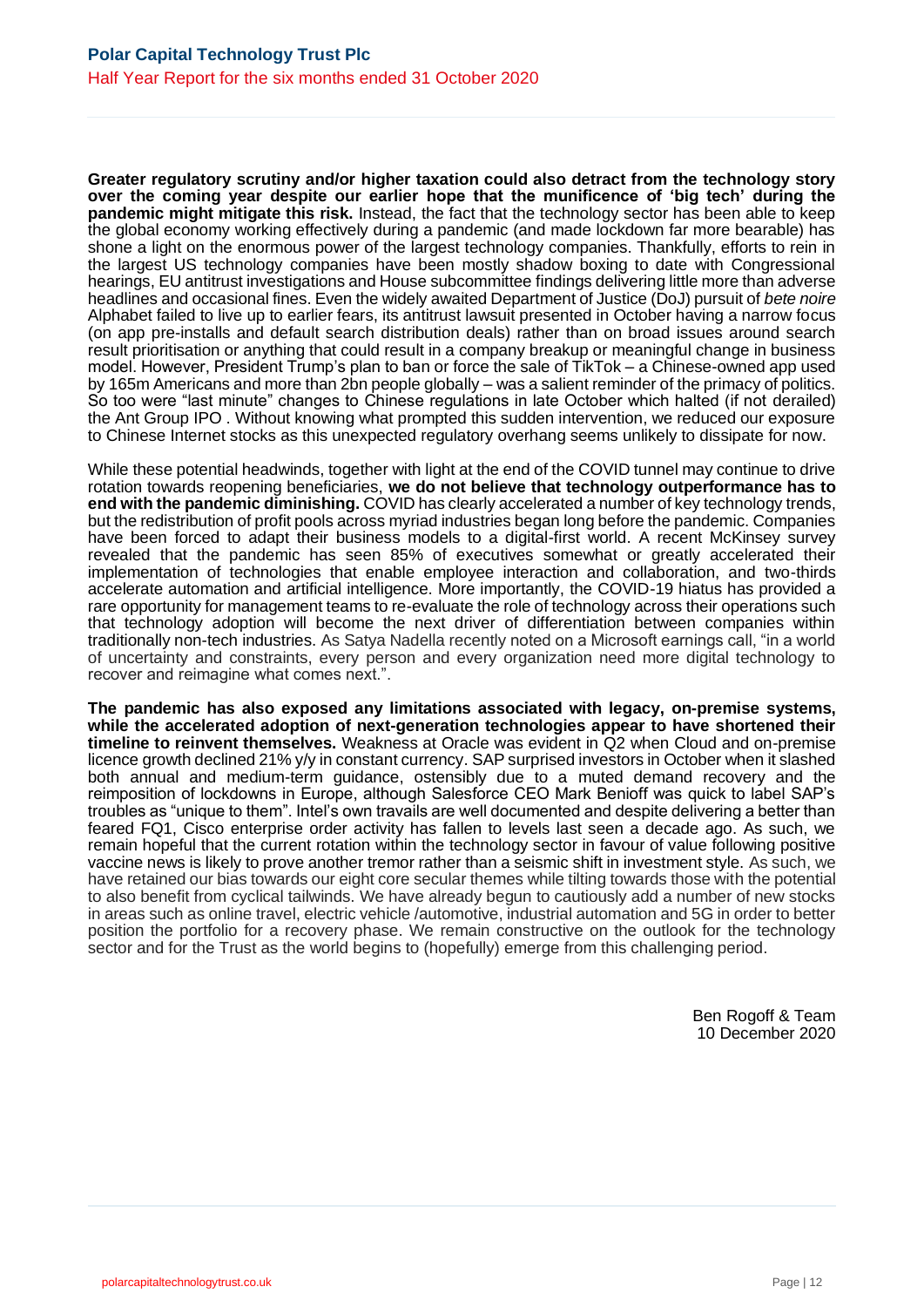## **PORTFOLIO BREAKDOWN**

**Japan 4.6%**

**Breakdown of Investments by Geographic Region\* 31 October 2020 / 30 April 2020**



\* % of Net Assets, excluding other net assets

**Market Capitalisation of Underlying Investments\* 31 October 2020 / 30 April 2020**

- **Less than \$1bn 0.8% (30 April 2020: 0.9%)**
- **\$1bn-\$10bn 9.8% (30 April 2020: 17.6%)**
- **Over \$10bn 89.4% (30 April 2020: 81.5%)**



\* % of invested assets

*Outer circles represent data as at 31 October 2020, inner circles data as at 30 April 2020*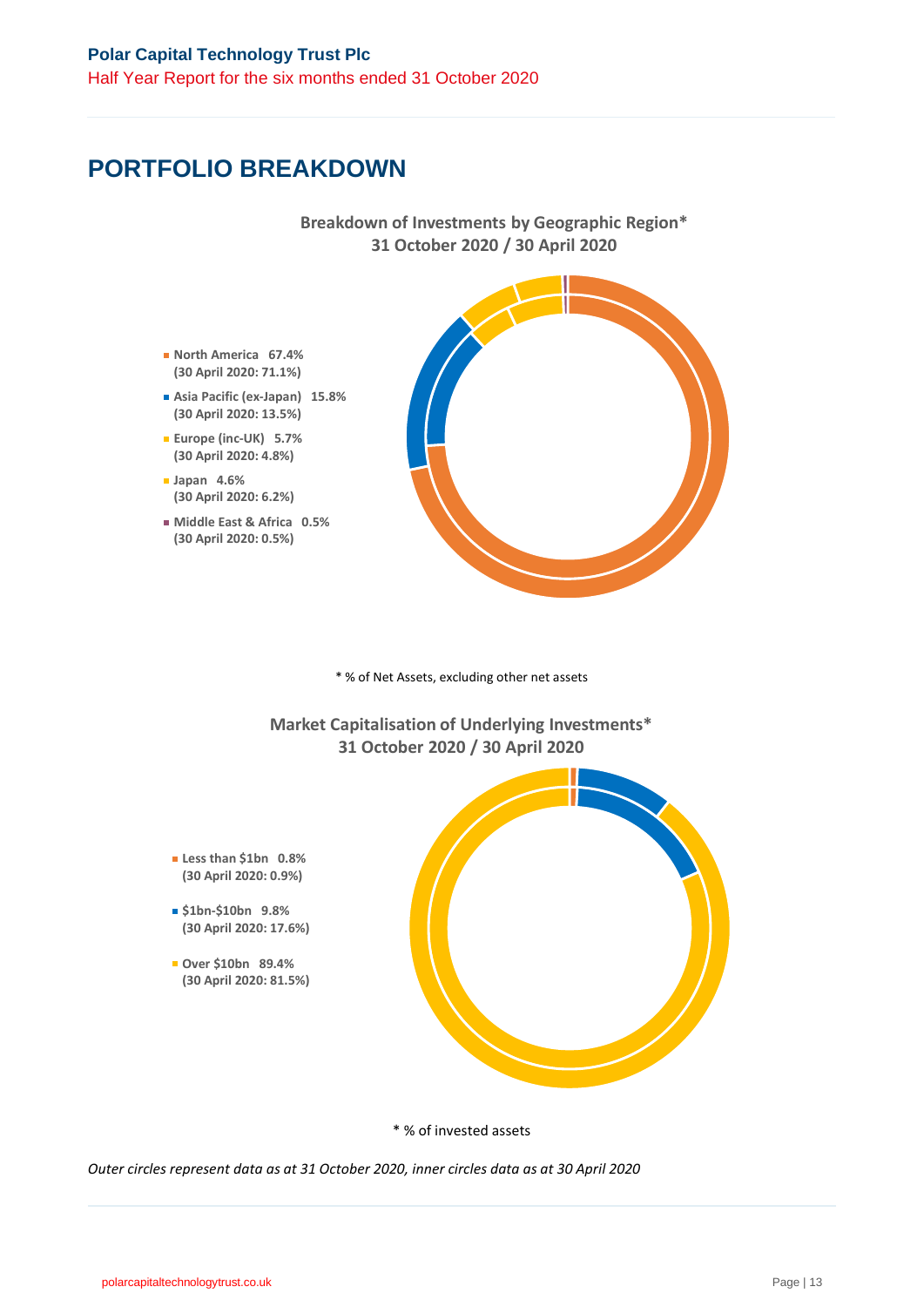# **CLASSIFICATION OF INVESTMENTS\* AS AT 31 OCTOBER 2020**

|                                                                | <b>North</b>             |               | Asia<br><b>Pacific</b><br>(inc.<br><b>Middle</b> | <b>Total</b><br>31<br><b>October</b> | <b>Total</b><br>30 April |
|----------------------------------------------------------------|--------------------------|---------------|--------------------------------------------------|--------------------------------------|--------------------------|
|                                                                | <b>America</b>           | <b>Europe</b> | East)                                            | 2020                                 | 2020                     |
|                                                                | $\frac{9}{6}$            | %             | $\frac{0}{0}$                                    | %                                    | %                        |
| Software                                                       | 22.1                     | L.            | 0.4                                              | 22.5                                 | 24.9                     |
| Interactive Media & Services<br>Semiconductors & Semiconductor | 13.8                     |               | 3.8                                              | 17.6                                 | 16.2                     |
| Equipment                                                      | 8.5                      | 2.8           | 5.8                                              | 17.1                                 | 17.9                     |
| Technology Hardware, Storage &                                 |                          |               |                                                  |                                      |                          |
| Peripherals                                                    | 9.3                      | 0.1           | 3.0                                              | 12.4                                 | 10.1                     |
| Internet & Direct Marketing Retail                             | 3.2                      | 1.3           | 4.0                                              | 8.5                                  | 8.9                      |
| Entertainment                                                  | 3.1                      | 0.8           | 0.3                                              | 4.2                                  | 3.6                      |
| <b>IT Services</b>                                             | 3.4                      |               | 0.1                                              | 3.5                                  | 4.6                      |
| Electronic Equipment, Instruments &                            |                          |               |                                                  |                                      |                          |
| Components                                                     | 1.3                      |               | 1.1                                              | 2.4                                  | 4.9                      |
| Machinery                                                      |                          |               | 1.5                                              | 1.5                                  | 1.4                      |
| Leisure Products                                               | 0.6                      |               | 0.6                                              | 1.2                                  | 0.3                      |
| Automobiles                                                    | 0.5                      |               | 0.3                                              | 0.8                                  |                          |
| Aerospace & Defense                                            | 0.9                      |               |                                                  | 0.9                                  | 0.6                      |
| <b>Communications Equipment</b>                                |                          | 0.6           |                                                  | 0.6                                  | 1.9                      |
| <b>Diversified Consumer Services</b>                           | 0.5                      |               |                                                  | 0.5                                  |                          |
| <b>Healthcare Equipment &amp; Supplies</b>                     | 0.2                      |               |                                                  | 0.2                                  | 0.3                      |
| <b>Electrical Equipment</b><br>Diversified Telecommunication   |                          | 0.1           |                                                  | 0.1                                  | 0.2                      |
| <b>Services</b>                                                | $\overline{\phantom{a}}$ | -             | $\qquad \qquad \blacksquare$                     | $\qquad \qquad \blacksquare$         | 0.3                      |
| Total investments (£2,837,408,000)                             | 67.4                     | 5.7           | 20.9                                             | 94.0                                 | 96.1                     |
| Other net assets (excluding loans)                             | 6.1                      |               | 1.7                                              | 7.8                                  | 6.4                      |
| Loans                                                          | (0.9)                    |               | (0.9)                                            | (1.8)                                | (2.5)                    |
| Grand total (net assets of                                     |                          |               |                                                  |                                      |                          |
| £3,017,730,000)                                                | 72.6                     | 5.7           | 21.7                                             | 100.0                                |                          |
| At 30 April 2020 (net assets of<br>£2,308,597,000)             | 73.7                     | 5.9           | 20.4                                             |                                      | 100.0                    |

\*Classifications derived from Benchmark Index as far as possible.

The categorisation of each investment is shown in the portfolio available on the Company's website. Not all sectors of the Benchmark are shown, only those in which the Company has an investment at the period end or in the comparative period.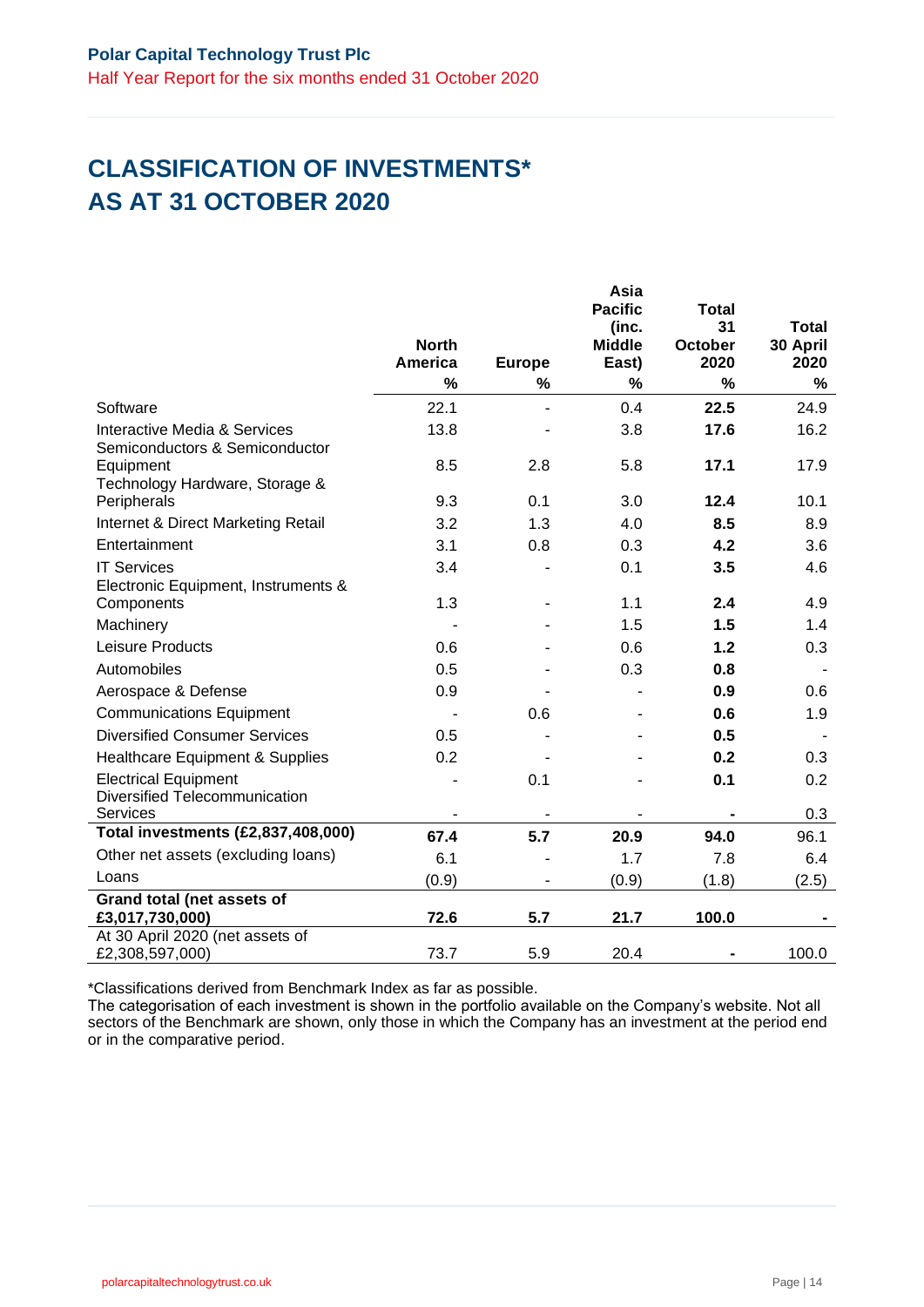# **PORTFOLIO OF INVESTMENTS**

|         |                    |                                  |                                             | Value of holding |           |                      |                 |                |
|---------|--------------------|----------------------------------|---------------------------------------------|------------------|-----------|----------------------|-----------------|----------------|
| Ranking |                    |                                  |                                             |                  | £'000     |                      | % of net assets |                |
| 31      | 30                 |                                  |                                             |                  | 31        | 30                   | 31              | 30             |
| Oct     | Apr                |                                  |                                             |                  | October   | April                | October         | April          |
| 2020    | 2020               | <b>Stock</b>                     | <b>Sector</b>                               | Region*          | 2020      | 2020                 | 2020            | 2020           |
|         |                    |                                  | Technology Hardware, Storage                |                  |           |                      |                 |                |
| 1       | (3)                | Apple                            | & Peripherals                               | North America    | 279,678   | 168,615              | 9.3             | 7.3            |
| 2       | (1)                | Microsoft                        | Software                                    | North America    | 247,533   | 236,529              | 8.2             | 10.2           |
| 3       | (2)                | Alphabet                         | Interactive Media & Services                | North America    | 191,238   | 181,039              | 6.3             | 7.8            |
| 4       | (4)                | Facebook                         | Interactive Media & Services                | North America    | 150,374   | 95,587               | 5.0             | 4.1            |
|         |                    |                                  | Internet & Direct Marketing                 |                  |           |                      |                 |                |
| 5       | (5)                | Alibaba                          | Retail                                      | Asia Pacific     | 119,575   | 87,073               | 4.0             | 3.8            |
| 6       | (6)                | Tencent                          | Interactive Media & Services                | Asia Pacific     | 114,565   | 74,327               | 3.8             | 3.2            |
|         |                    | Samsung                          | Technology Hardware, Storage                |                  |           |                      |                 |                |
| 7       | (8)                | Electronics                      | & Peripherals                               | Asia Pacific     | 85,906    | 62,654               | 2.8             | 2.7            |
|         |                    |                                  | Internet & Direct Marketing                 |                  |           |                      |                 |                |
| 8       | (7)                | Amazon.com                       | Retail                                      | North America    | 79,792    | 71,522               | 2.6             | 3.1            |
|         |                    | Taiwan                           | Semiconductors &                            |                  |           |                      |                 |                |
| 9       | (11)               | Semiconductor                    | Semiconductor Equipment                     | Asia Pacific     | 79,033    | 43,321               | 2.6             | 1.9            |
| 10      | (17)               | Adobe                            | Software                                    | North America    | 66,830    | 30,095               | 2.3             | 1.3            |
|         | Top 10 investments |                                  |                                             |                  | 1,414,524 |                      | 46.9            |                |
|         |                    |                                  | Semiconductors &                            |                  |           |                      |                 |                |
| 11      | (10)               | Nvidia                           | Semiconductor Equipment                     | North America    | 61,640    | 49.804               | 2.0             | 2.2            |
| 12      | (9)                | <b>Advanced Micro</b><br>Devices | Semiconductors &<br>Semiconductor Equipment | North America    | 55,443    | 50,291               | 1.8             | 2.2            |
|         |                    |                                  |                                             |                  |           |                      |                 |                |
| 13      | (12)               | Salesforce.com                   | Software                                    | North America    | 50,338    | 42,538               | 1.7             | 1.8            |
| 14      | (24)               | NetFlix                          | Entertainment                               | North America    | 42,909    | 20,307               | 1.4             | 0.9            |
| 15      | (25)               | Qualcomm                         | Semiconductors &<br>Semiconductor Equipment | North America    | 39,240    | 19,374               | 1.3             | 0.8            |
|         |                    |                                  |                                             |                  |           |                      |                 |                |
| 16      | (15)               | ServiceNow                       | Software                                    | North America    | 38,307    | 32,541               | 1.3             | 1.4            |
| 17      | (16)               | PayPal                           | <b>IT Services</b>                          | North America    | 37,695    | 31,514               | 1.3             | 1.4            |
|         |                    | MediaTek                         | Semiconductors &                            |                  |           |                      |                 |                |
| 18      | (19)               |                                  | Semiconductor Equipment                     | Asia Pacific     | 37,480    | 22,416               | 1.2             | 1.0            |
| 19      | (22)               | <b>Activision Blizzard</b>       | Entertainment                               | North America    | 34,482    | 21,302               | 1.1             | 0.9            |
| 20      | (39)               | Xilinx                           | Semiconductors &<br>Semiconductor Equipment | North America    | 32,078    | 14,576               | 1.1             | 0.6            |
|         |                    |                                  |                                             |                  |           |                      |                 |                |
|         | Top 20 investments | Zoom Video                       |                                             |                  | 1,844,136 |                      | 61.1            |                |
| 21      | $(\cdot)$          | Communications                   | Software                                    | North America    | 31,463    | $\ddot{\phantom{1}}$ | 1.0             | $\blacksquare$ |
| 22      | (66)               | Twilio                           | <b>IT Services</b>                          | North America    | 30,917    | 8,488                | 1.0             | 0.4            |
|         |                    | STMicroelectronic                | Semiconductors &                            |                  |           |                      |                 |                |
| 23      | $(\cdot)$          | s                                | Semiconductor Equipment                     | Europe           | 30,436    |                      | 1.0             |                |
|         |                    |                                  | Semiconductors &                            |                  |           |                      |                 |                |
| 24      | (14)               | <b>ASML</b>                      | Semiconductor Equipment                     | Europe           | 29,794    | 34,081               | 1.0             | 1.5            |
| 25      | (29)               | Zendesk                          | Software                                    | North America    | 28,278    | 18,759               | 0.9             | 0.8            |
| 26      | (41)               | Axon Enterprise                  | Aerospace & Defense                         | North America    | 26,040    | 13,883               | 0.9             | 0.6            |
|         |                    |                                  | Semiconductors &                            |                  |           |                      |                 |                |
| 27      | (18)               | Toyko Electron                   | Semiconductor Equipment                     | Asia Pacific     | 22,943    | 24,102               | 0.8             | 1.0            |
| 28      | (35)               | HubSpot                          | Software                                    | North America    | 21,791    | 16,058               | 0.8             | 0.7            |
| 29      | (59)               | Pinterest                        | Interactive Media & Services                | North America    | 21,261    | 9,908                | 0.7             | 0.4            |
|         |                    |                                  | Semiconductors &                            |                  |           |                      |                 |                |
| 30      | (34)               | Advantest                        | Semiconductor Equipment                     | Asia Pacific     | 21,217    | 16,273               | 0.7             | 0.7            |
|         | Top 30 investments |                                  |                                             |                  | 2,108,276 |                      | 69.9            |                |
|         |                    |                                  |                                             |                  |           |                      |                 |                |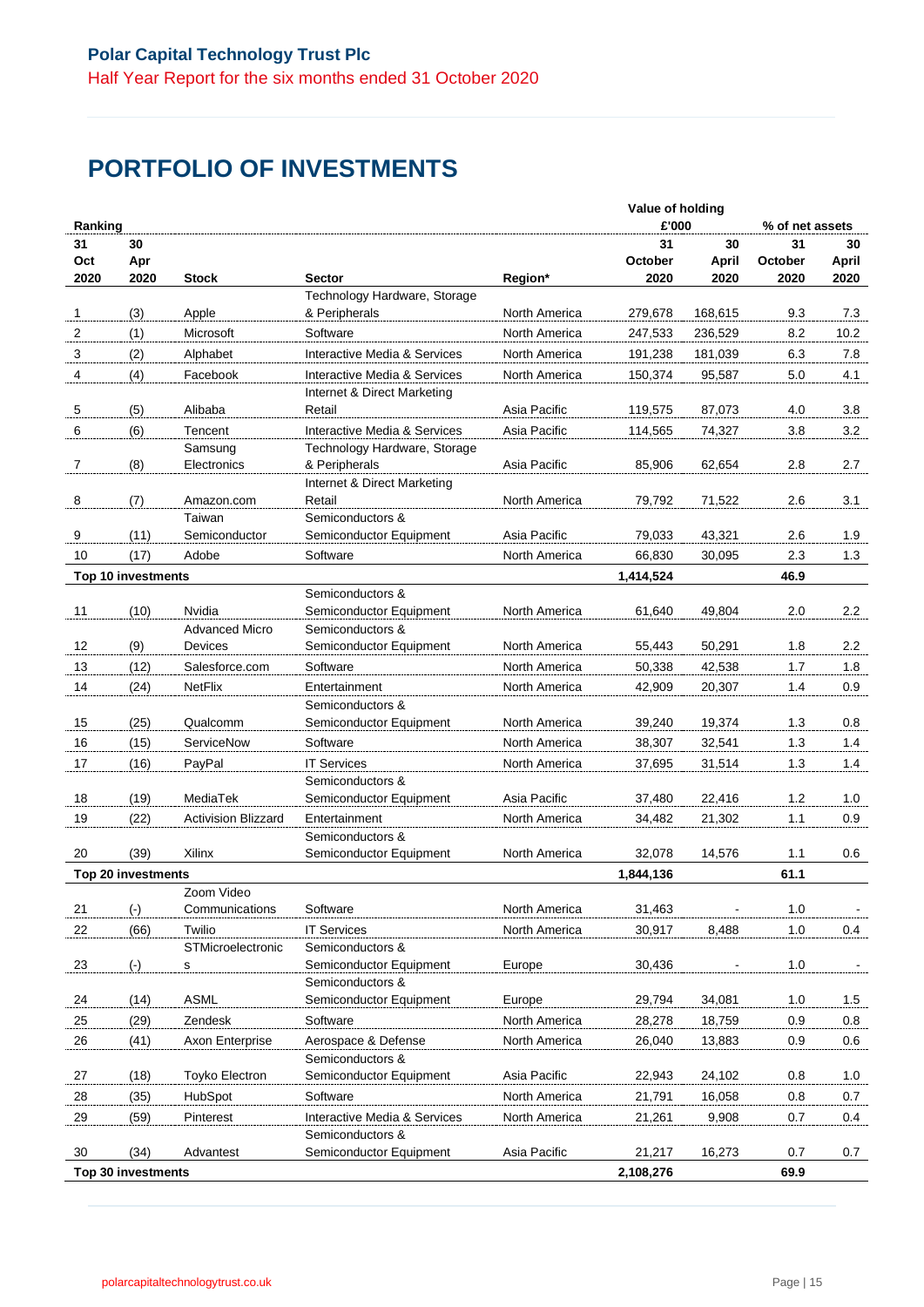## **Polar Capital Technology Trust Plc** Half Year Report for the six months ended 31 October 2020

| 31       | $(\cdot)$          | Match Group          | Interactive Media & Services                                | North America | 21,035    |                  | 0.7        |              |
|----------|--------------------|----------------------|-------------------------------------------------------------|---------------|-----------|------------------|------------|--------------|
|          |                    | Spotify              |                                                             |               |           |                  |            |              |
| 32       | (43)               | Technology           | Entertainment                                               | Europe        | 20,564    | 13,506           | 0.7        | 0.6          |
| 33       | $(\cdot)$          | Ericsson             | <b>Communications Equipment</b>                             | Europe        | 20,292    |                  | 0.6        | $\mathbf{r}$ |
|          |                    | Infineon             | Semiconductors &                                            |               |           |                  |            |              |
| 34       | $(-)$              | Technologies         | Semiconductor Equipment                                     | Europe        | 18,840    |                  | 0.6        |              |
| 35       | (82)               | Peloton Interactive  | Leisure Products                                            | North America | 18,830    | 6,351            | 0.6        | 0.3          |
| 36       | $(\cdot)$          | Snap                 | Interactive Media & Services<br>Internet & Direct Marketing | North America | 18,668    |                  | 0.6        |              |
| 37       | (37)               | Grubhub              | Retail                                                      | North America | 18,551    | 15,149           | 0.6        | 0.7          |
| 38       | $(\cdot)$          | Shimano              | Leisure Products                                            | Asia Pacific  | 18,211    |                  | 0.6        |              |
|          |                    | Take-Two             |                                                             |               |           |                  |            |              |
|          |                    | Interactive          |                                                             |               |           |                  |            |              |
| 39       | (40)               | Software             | Entertainment                                               | North America | 17,532    | 14,117           | 0.6        | 0.6          |
| 40       | (52)               | Fanuc                | Machinery                                                   | Asia Pacific  | 17,059    | 11,074           | 0.6        | 0.5          |
|          | Top 40 investments |                      |                                                             |               | 2,297,858 |                  | 76.1       |              |
| 41       | (36)               | Everbridge           | Software                                                    | North America | 16,869    | 15,333           | 0.6        | 0.7          |
|          |                    |                      | Internet & Direct Marketing                                 |               |           |                  |            |              |
| 42<br>43 | (47)<br>(30)       | Ocado<br>CrowdStrike | Retail<br>Software                                          | Europe        | 16,864    | 11,966<br>17.895 | 0.6<br>0.6 | 0.5<br>0.8   |
|          |                    |                      | Semiconductors &                                            | North America | 16,822    |                  |            |              |
| 44       | $(\cdot)$          | Teradyne             | Semiconductor Equipment                                     | North America | 16,780    |                  | 0.5        |              |
| 45       | $(-)$              | Chegg                | <b>Diversified Consumer Services</b>                        | North America | 16,127    |                  | 0.5        |              |
|          |                    | Cadence Design       |                                                             |               |           |                  |            |              |
| 46       | (71)               | Systems              | Software                                                    | North America | 15,528    | 7,476            | 0.5        | 0.3          |
| 47       | $(-)$              | Tesla                | Automobiles                                                 | North America | 15,388    |                  | 0.5        |              |
|          |                    | Harmonic Drive       |                                                             |               |           |                  |            |              |
| 48       | (57)               | Systems              | Machinery                                                   | Asia Pacific  | 14,996    | 10,579           | 0.5        | 0.4          |
| 49       | (33)               | Cloudflare           | Software                                                    | North America | 14,685    | 16,807           | 0.5        | 0.7          |
| 50       | $(\cdot)$          | LivePerson           | Software                                                    | North America | 14,606    |                  | 0.5        |              |
|          | Top 50 investments |                      |                                                             |               | 2,456,523 |                  | 81.4       |              |
| 51       | (67)               | Medallia             | Software<br>Electronic Equipment,                           | North America | 14,500    | 8,411            | 0.5        | 0.4          |
| 52       | $(\cdot)$          | Dolby Laboratories   | Instruments & Components                                    | North America | 13,999    |                  | 0.5        |              |
|          |                    | SolarEdge            | Semiconductors &                                            |               |           |                  |            |              |
| 53       | (62)               | Technologies         | Semiconductor Equipment                                     | Asia Pacific  | 13,603    | 9,252            | 0.5        | 0.4          |
|          |                    |                      | Internet & Direct Marketing                                 |               |           |                  |            |              |
| 54       | (80)               | Zalando              | Retail                                                      | Europe        | 13,516    | 6,410            | 0.5        | 0.3          |
| 55       | (91)               | BlackLine            | Software                                                    | North America | 13,478    | 4,120            | 0.4        | 0.2          |
| 56       | $(\cdot)$          | Shopify              | <b>IT Services</b>                                          | North America | 13,071    |                  | 0.4        |              |
| 57       | (26)               | Splunk               | Software                                                    | North America | 12,812    | 19,124           | 0.4        | 0.8          |
| 58       | (65)               | Ansys                | Software                                                    | North America | 12,316    | 8,621            | 0.4        | 0.4          |
| 59       | $(\cdot)$          | TripAdvisor          | Interactive Media & Services                                | North America | 12,034    |                  | 0.4        |              |
| 60       | $(-)$              | Avalara              | Software                                                    | North America | 11,978    |                  | 0.4        |              |
|          | Top 60 investments | Fuji Machine         |                                                             |               | 2,587,830 |                  | 85.8       |              |
| 61       | (58)               | Manufacturing        | Machinery                                                   | Asia Pacific  | 11,863    | 10,314           | 0.4        | 0.4          |
|          |                    |                      | Electronic Equipment,                                       |               |           |                  |            |              |
| 62       | (60)               | Keyence              | Instruments & Components                                    | Asia Pacific  | 11,356    | 9,291            | 0.4        | 0.4          |
|          |                    | Lattice              | Semiconductors &                                            |               |           |                  |            |              |
| 63       | (42)               | Semiconductor        | Semiconductor Equipment                                     | North America | 11,230    | 13,638           | 0.4        | $0.6\,$      |
| 64       | (88)               | Atlassian            | Software                                                    | Asia Pacific  | 11,204    | 4,611            | 0.4        | 0.2          |
| 65       | (20)               |                      | Electronic Equipment,<br>Instruments & Components           | North America | 11,189    | 21,884           | 0.4        |              |
|          | (28)               | Cognex<br>Mastercard | <b>IT Services</b>                                          | North America | 11,105    | 18,893           | 0.4        | 1.0<br>0.8   |
| 66       |                    |                      |                                                             |               |           |                  |            |              |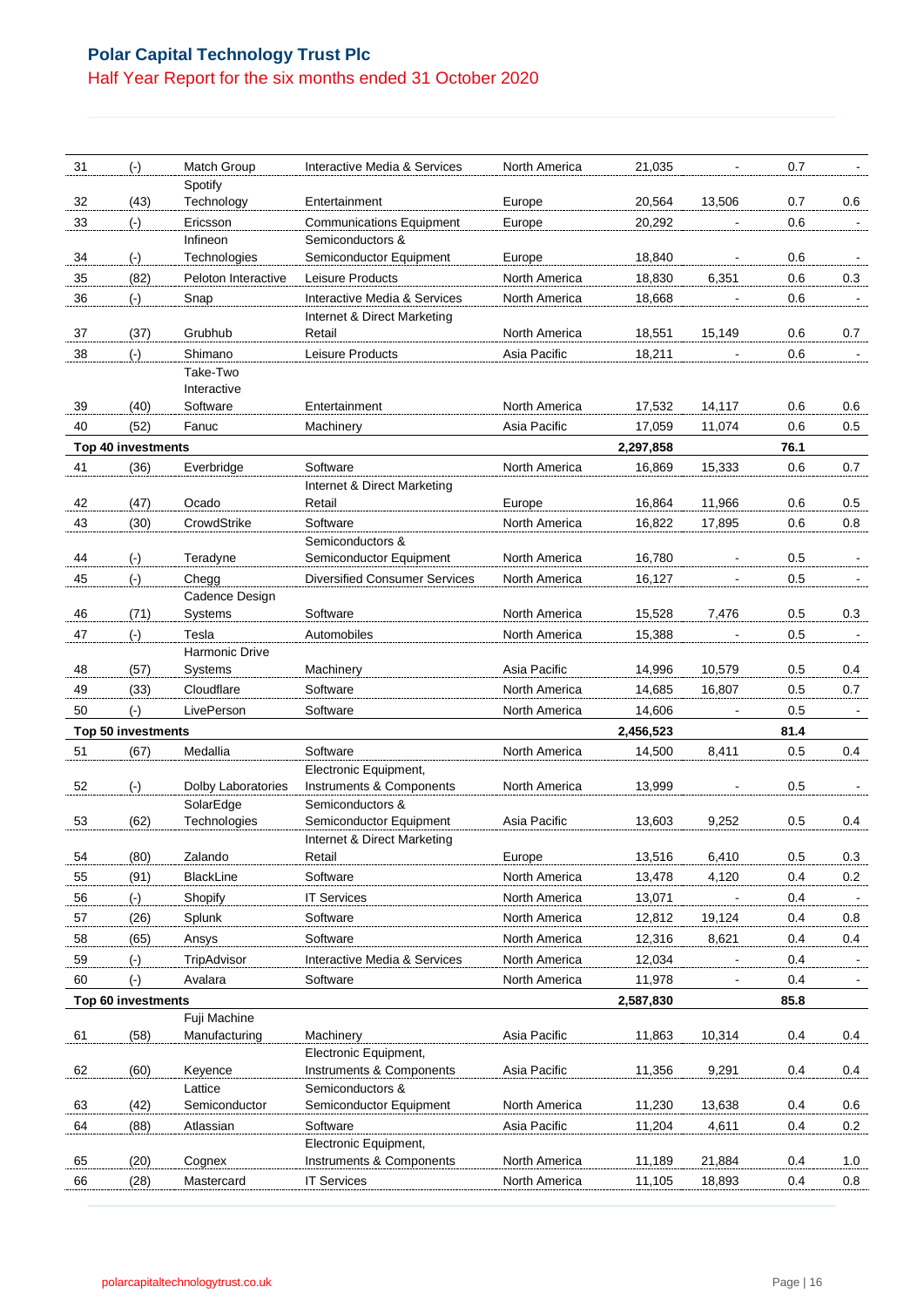## **Polar Capital Technology Trust Plc** Half Year Report for the six months ended 31 October 2020

| 67 | (23)                      | Visa                     | <b>IT Services</b>                                | North America | 10,972    | 21,042                   | 0.3            | 0.9            |
|----|---------------------------|--------------------------|---------------------------------------------------|---------------|-----------|--------------------------|----------------|----------------|
| 68 | $(\cdot)$                 | <b>BYD</b>               | Automobiles                                       | Asia Pacific  | 10,866    |                          | 0.3            |                |
|    |                           | Keysight                 | Electronic Equipment,                             |               |           |                          |                |                |
| 69 | (53)                      | Technologies             | Instruments & Components                          | North America | 10,293    | 11,013                   | 0.3            | 0.5            |
| 70 | (83)                      | Ping Identity            | Software                                          | North America | 10,128    | 6,084                    | 0.3            | 0.3            |
|    | Top 70 investments        |                          |                                                   |               | 2,698,036 |                          | 89.4           |                |
|    |                           |                          | Electronic Equipment,                             |               |           |                          |                |                |
| 71 | (50)                      | <b>TDK</b>               | Instruments & Components<br>Semiconductors &      | Asia Pacific  | 9,639     | 11,414                   | 0.3            | 0.5            |
| 72 | (54)                      | Power Integrations       | Semiconductor Equipment                           | North America | 9,630     | 10,985                   | 0.3            | 0.5            |
|    |                           |                          | Semiconductors &                                  |               |           |                          |                |                |
| 73 | $(\cdot)$                 | MaxLinear                | Semiconductor Equipment                           | North America | 9,478     |                          | 0.3            | $\blacksquare$ |
|    |                           |                          | Semiconductors &                                  |               |           |                          |                |                |
| 74 | $(\cdot)$                 | Kulicke & Soffa          | Semiconductor Equipment                           | North America | 9,400     |                          | 0.3            |                |
| 75 | $(\cdot)$                 | 2U                       | Software                                          | North America | 8,626     | $\overline{\phantom{a}}$ | 0.3            | $\blacksquare$ |
|    |                           | Samsung Electro-         | Electronic Equipment,                             |               |           |                          |                |                |
| 76 | (74)                      | Mechanics                | Instruments & Components                          | Asia Pacific  | 8,600     | 6,949                    | 0.3            | 0.3            |
| 77 | (44)                      | Nintendo                 | Entertainment                                     | Asia Pacific  | 8,212     | 12,856                   | 0.3            | 0.6            |
| 78 | $(\cdot)$                 | Cerence                  | Software                                          | North America | 7,750     |                          | 0.3            |                |
| 79 |                           | Cree                     | Semiconductors &<br>Semiconductor Equipment       | North America | 7,672     |                          | 0.3            |                |
|    | $(\cdot)$                 |                          | Healthcare Equipment &                            |               |           |                          |                |                |
| 80 | (68)                      | Dexcom                   | <b>Supplies</b>                                   | North America | 7,238     | 7,812                    | 0.2            | 0.3            |
|    | Top 80 investments        |                          |                                                   |               | 2,784,281 |                          | 92.3           |                |
|    |                           |                          | Semiconductors &                                  |               |           |                          |                |                |
| 81 | (76)                      | <b>Veeco Instruments</b> | Semiconductor Equipment                           | North America | 5,856     | 6,565                    | 0.2            | 0.3            |
|    |                           |                          | Semiconductors &                                  |               |           |                          |                |                |
| 82 | (69)                      | Aixtron                  | Semiconductor Equipment                           | Europe        | 5,448     | 7,747                    | 0.2            | 0.3            |
| 83 |                           | Delivery Hero            | Internet & Direct Marketing                       |               | 5,271     |                          | 0.2            |                |
|    | $(\cdot)$                 |                          | Retail<br>Technology Hardware, Storage            | Europe        |           |                          |                |                |
| 84 | $(\cdot)$                 | <b>HTC</b>               | & Peripherals                                     | Asia Pacific  | 4,949     | $\blacksquare$           | 0.2            | $\blacksquare$ |
| 85 | $(\cdot)$                 | <b>Ceres Power</b>       | <b>Electrical Equipment</b>                       | Europe        | 4,242     | $\overline{a}$           | 0.1            |                |
| 86 | $(-)$                     | CD Projekt               | Entertainment                                     | Europe        | 4,093     |                          | 0.1            |                |
|    |                           |                          | Technology Hardware, Storage                      |               |           |                          |                |                |
| 87 | (96)                      | Tobii                    | & Peripherals                                     | Europe        | 3,781     | 1,899                    | 0.1            | 0.1            |
| 88 | (95)                      | Zuken                    | <b>IT Services</b>                                | Asia Pacific  | 3,521     | 2,746                    | 0.1            | 0.1            |
|    |                           | ANGI                     |                                                   |               |           |                          |                |                |
| 89 | $(\cdot)$                 | Homeservices             | Interactive Media & Services                      | North America | 3,065     | $\blacksquare$           | 0.1            |                |
| 90 | $(-)$                     | Coupa Software           | Software                                          | North America | 2,782     |                          | 0.1            |                |
|    | <b>Top 90 investments</b> |                          |                                                   |               | 2,827,289 |                          | 93.7           |                |
|    |                           |                          | Electronic Equipment,                             |               |           |                          |                |                |
| 91 | (45)                      | <b>FLIR Systems</b>      | Instruments & Components                          | North America | 2,729     | 12,743                   | 0.1            | 0.6            |
| 92 | (100)                     | Seeing Machines          | Electronic Equipment,<br>Instruments & Components | Asia Pacific  | 2,364     | 1,144                    | 0.1            | $\blacksquare$ |
| 93 | $(\cdot)$                 | Tenable                  | Software                                          | North America | 2,270     |                          | 0.1            |                |
| 94 |                           |                          | Software                                          | North America |           |                          |                |                |
|    | $(\cdot)$                 | <b>Bentley Systems</b>   |                                                   |               | 1,034     |                          |                |                |
| 95 | (97)                      | Mix Telematics           | Software                                          | Asia Pacific  | 995       | 1,846                    | $\blacksquare$ | 0.1            |
| 96 | (89)                      | Square                   | <b>IT Services</b>                                | North America | 727       | 4,512                    | $\blacksquare$ | 0.2            |
|    |                           |                          |                                                   |               |           |                          |                |                |
|    |                           | <b>Total equities</b>    |                                                   |               | 2,837,408 |                          | 94.0           |                |
|    |                           | Other net assets         |                                                   |               | 180,322   |                          | 6.0            |                |

**Total net assets** 3,017,730 100.0

| *Notes: Asia Pacific includes Middle East. |
|--------------------------------------------|
|--------------------------------------------|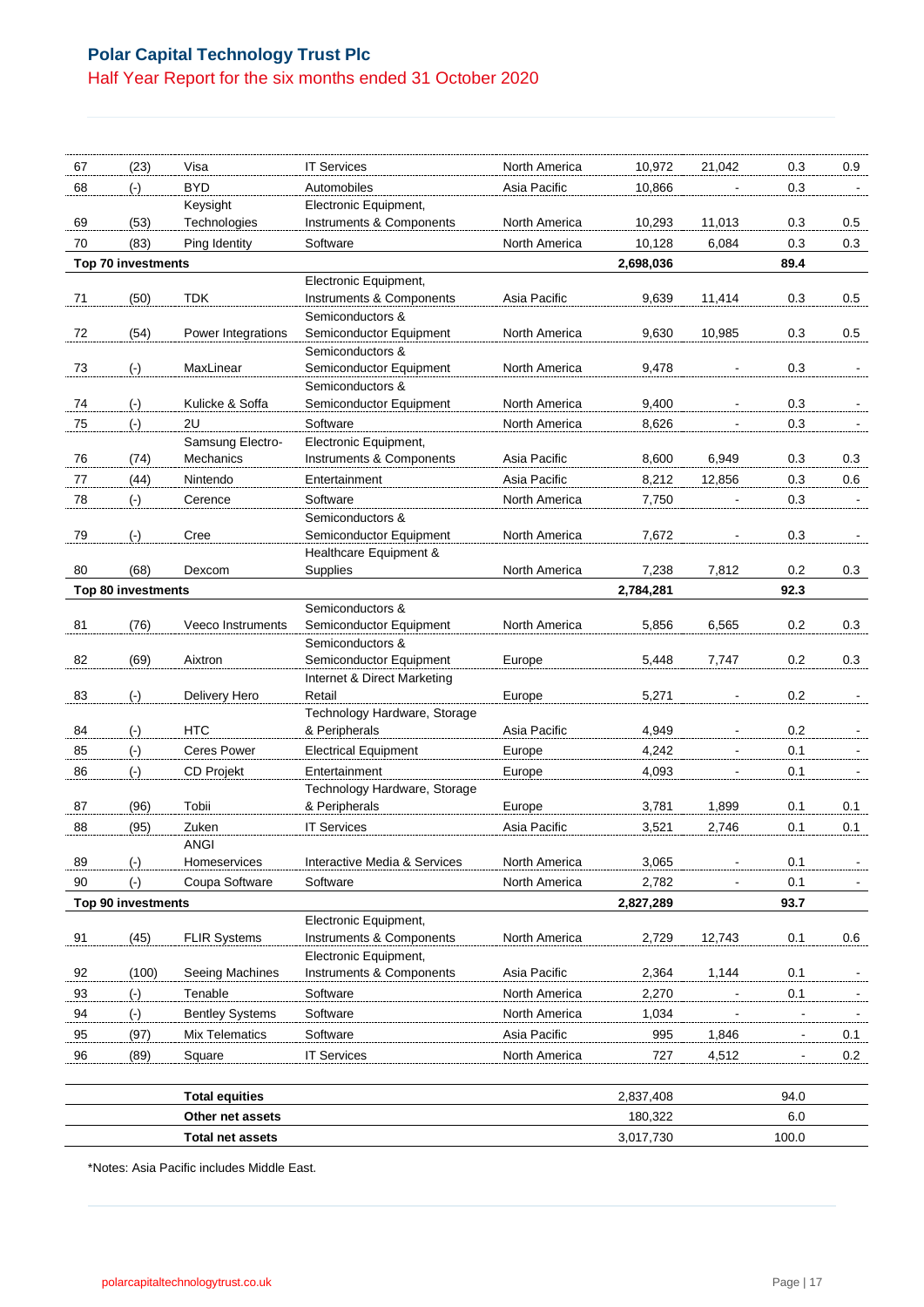## **CORPORATE MATTERS FOR THE SIX MONTHS TO 30 OCTOBER 2020**

### **GENERAL UPDATE**

The Annual General Meeting ("AGM") of the Company was held on 2 September 2020, due to the UK Government restrictions in place in connection with the COVID-19 pandemic, it was a fully virtual event. The Board were pleased to note the passing of the resolution at the AGM to continue the Company in operation in its current form. The next continuation vote of the Company, in accordance with the Articles of Association, will be proposed at the AGM to be held in 2025. A recording of the Fund Manager's presentation is available on the website.

The impact of COVID-19 continues to be felt across the globe; we continue to monitor the effects of market changes on the Company and the portfolio which, to date, have been minimal. Service providers continue to work in a predominantly remote fashion; the Company has however not experienced breaks in or failures in service.

### **THE BOARD**

Following the retirement of Peter Hames on 8 July 2020, Tim Cruttenden succeeded Mr Hames as the Company's Senior Independent Director and Chairman of the Remuneration Committee. There have been no other changes to the membership of the Board in the six months ended 31 October 2020. The Board have however continued their discussions in relation to the next stages of Board succession, including the succession of the Chair who is intending to retire at the Company's Annual General Meeting in 2022, in the absence of any unforeseen reason not so to do. Further details will be reported in the next Annual Report of the Company.

#### **AUDITORS**

KPMG LLP were re-appointed as the Company's external auditor at the AGM held on 2 September 2020.

#### **GEARING**

As at 31 October 2020, the Company had two, two-year fixed rate, term loans with ING Bank N.V expiring in September 2022 (JPY 3.8bn and USD 36m). The JPY loan has been fixed at an all-in rate of 0.90% pa and the USD loan has been fixed at an all-in rate of 1.335% pa. The prior loans were repaid in full at expiry.

#### **PRINCIPAL RISKS AND UNCERTAINTIES**

The Directors consider that the principal risks and uncertainties faced by the Company for the remaining six months of the financial year, which could have a material impact on performance, remain consistent with those outlined in the Annual Report for the year ended 30 April 2020.

We continue to consider the risks arising from the uncertainties around COVID-19 and Brexit which have been captured within the Risk Map. The Company's performance has remained robust and thus far COVID-19 has not led to a material deterioration. The vast majority of our assets are not denominated in Sterling and therefore sharp currency movements in either direction against Sterling will have an impact on the NAV. This is consistent with our risk profile as stated within the last Annual Report.

The Company has a risk management framework that provides a structured process for identifying, assessing and managing the risks associated with the Company's business. The investment portfolio is diversified by geography which mitigates risk but is focused on the technology sector and has a high proportion of non-Sterling investments.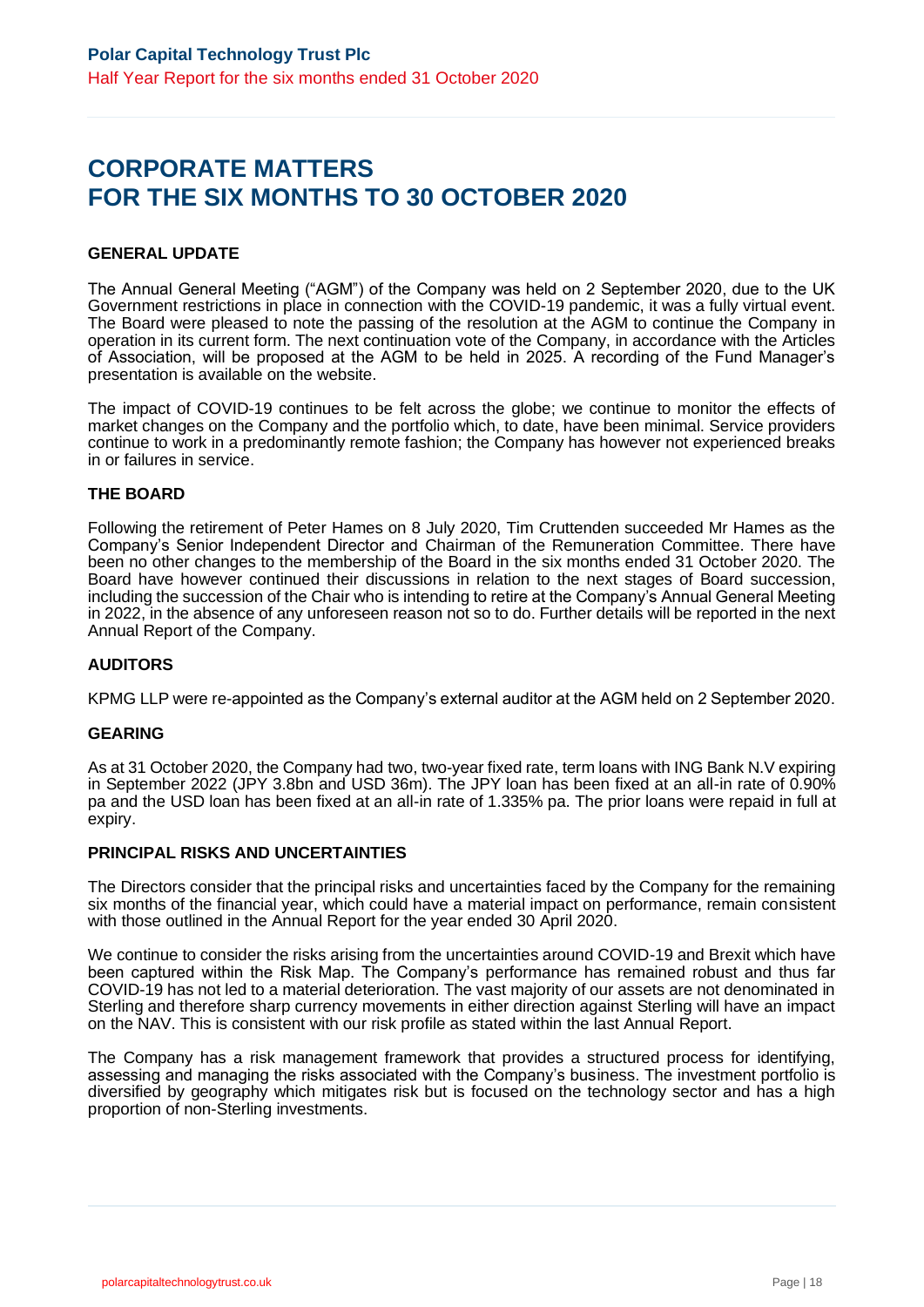## **RELATED PARTY TRANSACTIONS**

In accordance with DTR 4.2.8R there have been no new related party transactions during the six-month period to 31 October 2020 and therefore nothing to report on any material effect by such transactions on the financial position or performance of the Company during that period.

There have therefore been no changes in any related party transaction described in the last Annual Report that could have a material effect on the financial position or performance of the Company in the first six months of the current financial year or to the date of this report.

#### **GOING CONCERN**

The Directors believe it is appropriate to continue to adopt the going concern basis in preparing the financial statements. In reaching this conclusion, the Board considered the Company's performance, financial position and its assessment of any material uncertainties and events that might cast significant doubt upon the Company's ability to continue as a going concern. The review also included consideration of the level of readily realisable investments and current cash and debt ratios of the Company and the ability to repay the outstanding bank facilities. In conjunction, the stress testing conducted at the yearend, which was revised at the period end, featured consideration of the effects of COVID-19.

The assets of the Company comprise mainly of securities that are readily realisable and accordingly, the Company has adequate financial resources to meet its liabilities as and when they fall due and to continue in operational existence for the foreseeable future.

### **STATEMENT OF DIRECTORS' RESPONSIBILITIES**

The Directors of Polar Capital Technology Trust plc, which are listed in the Directors and Contacts Section, confirm to the best of their knowledge:

• The condensed set of financial statements has been prepared in accordance with IAS34 Interim Financial Reporting as adopted by the European Union;

• The Interim Management Report includes a fair review of the information required by:

- a) DTR 4.2.7R of the Disclosure Guidance and Transparency Rules, being an indication of important events that have occurred during the first six months of the financial year and their impact on the condensed set of financial statements; and a description of the principal risks and uncertainties for the remaining six months of the year; and
- b) DTR 4.2.8R of the Disclosure Guidance and Transparency Rules, being related party transactions that have taken place in the first six months of the current financial year and that have materially affected the financial position or performance of the entity during that period; and any changes in the related party transactions described in the last annual report that could do so.

The Half Year Report for the six-month period to 31 October 2020 has not been audited or reviewed by the Auditors. The Half Year Report for the six-month period to 31 October 2020 was approved by the Board on 10 December 2020.

> On behalf of the Board Sarah Bates **Chair**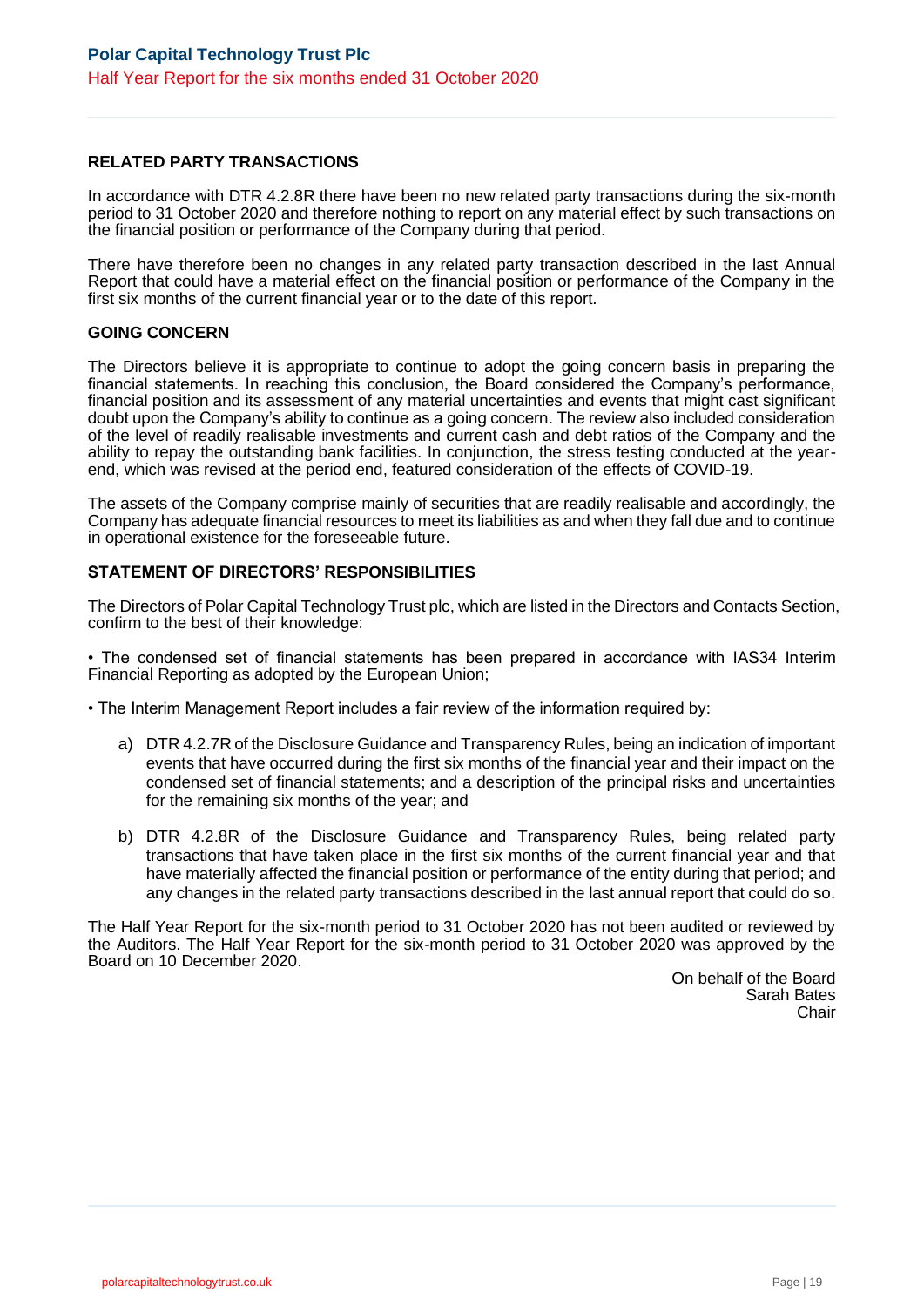## **STATEMENT OF COMPREHENSIVE INCOME FOR THE SIX MONTHS ENDED 31 OCTOBER 2020**

|                       |                |                |                  | (Unaudited)  |          |                          |            | (Audited) |               |           |  |
|-----------------------|----------------|----------------|------------------|--------------|----------|--------------------------|------------|-----------|---------------|-----------|--|
|                       |                |                | Six months ended |              |          | Six months ended         | Year ended |           |               |           |  |
|                       |                |                | 31 October 2020  |              |          | 31 October 2019          |            |           | 30 April 2020 |           |  |
|                       |                | Revenue        | Capital          | <b>Total</b> | Revenue  | Capital                  | Total      | Revenue   | Capital       | Total     |  |
|                       |                | Return         | Return           | Return       | Return   | Return                   | Return     | Return    | Return        | Return    |  |
|                       | Note           | £'000          | £'000            | £'000        | £'000    | £'000                    | £'000      | £'000     | £'000         | £'000     |  |
| Investment income     | $\overline{2}$ | 7,838          |                  | 7,838        | 8,475    |                          | 8,475      | 15,761    |               | 15,761    |  |
| Other operating       |                |                |                  |              |          |                          |            |           |               |           |  |
| income                | 2              | 5              |                  | 5            | 776      |                          | 776        | 1,125     |               | 1,125     |  |
| Gains on investments  |                |                |                  |              |          |                          |            |           |               |           |  |
| held at fair value    | 3              | $\blacksquare$ | 690,709          | 690,709      |          | 43,751                   | 43,751     |           | 348,118       | 348,118   |  |
| Net (losses)/gains on |                |                |                  |              |          |                          |            |           |               |           |  |
| derivatives           | 4              | ä,             | (22, 952)        | (22, 952)    |          | (6, 556)                 | (6, 556)   |           | 13,214        | 13,214    |  |
| Other currency gains  | 5              |                | 4,133            | 4,133        |          | 2,710                    | 2,710      |           | 5,251         | 5,251     |  |
| <b>Total income</b>   |                | 7,843          | 671,890          | 679,733      | 9,251    | 39,905                   | 49,156     | 16,886    | 366,583       | 383,469   |  |
| <b>Expenses</b>       |                |                |                  |              |          |                          |            |           |               |           |  |
| Investment            |                |                |                  |              |          |                          |            |           |               |           |  |
| management fee        | 6              | (11,009)       |                  | (11,009)     | (9,009)  |                          | (9,009)    | (18, 273) |               | (18, 273) |  |
| Performance fee       | 6              |                | (10, 969)        | (10, 969)    |          |                          |            |           | (1,050)       | (1,050)   |  |
| Other administrative  |                |                |                  |              |          |                          |            |           |               |           |  |
| expenses              | 7              | (509)          |                  | (509)        | (464)    | ٠                        | (464)      | (951)     |               | (951)     |  |
|                       |                |                |                  |              |          |                          |            |           |               |           |  |
| <b>Total expenses</b> |                | (11, 518)      | (10, 969)        | (22, 487)    | (9, 473) | $\overline{\phantom{a}}$ | (9, 473)   | (19, 224) | (1,050)       | (20, 274) |  |
| (Loss)/profit before  |                |                |                  |              |          |                          |            |           |               |           |  |
| finance costs and tax |                | (3,675)        | 660,921          | 657,246      | (222)    | 39,905                   | 39,683     | (2,338)   | 365,533       | 363,195   |  |
| Finance costs         |                | (675)          |                  | (675)        | (648)    |                          | (648)      | (1,260)   |               | (1,260)   |  |
| (Loss)/profit before  |                |                |                  |              |          |                          |            |           |               |           |  |
| tax                   |                | (4, 350)       | 660,921          | 656,571      | (870)    | 39,905                   | 39,035     | (3,598)   | 365,533       | 361,935   |  |
|                       |                |                |                  |              |          |                          |            |           |               |           |  |
| Tax                   |                | (968)          | $\blacksquare$   | (968)        | (823)    | $\overline{\phantom{0}}$ | (823)      | (1,833)   |               | (1, 833)  |  |
| Net (loss)/profit for |                |                |                  |              |          |                          |            |           |               |           |  |
| the period and total  |                |                |                  |              |          |                          |            |           |               |           |  |
| comprehensive         |                |                |                  |              |          |                          |            |           |               |           |  |
| (expense)/income      |                | (5, 318)       | 660,921          | 655,603      | (1,693)  | 39,905                   | 38,212     | (5, 431)  | 365,533       | 360,102   |  |
| (Losses)/earnings per |                |                |                  |              |          |                          |            |           |               |           |  |
| ordinary share        |                |                |                  |              |          |                          |            |           |               |           |  |
| (basic) (pence)       | 9              | (3.89)         | 483.14           | 479.25       | (1.27)   | 29.82                    | 28.55      | (4.06)    | 273.12        | 269.06    |  |

The total column of this statement represents the Company's Statement of Comprehensive Income, prepared in accordance with IFRS as adopted by the European Union.

The revenue return and capital return columns are supplementary to this and are prepared under guidance published by the Association of Investment Companies.

All items in the above statement derive from continuing operations.

The Company does not have any other comprehensive income.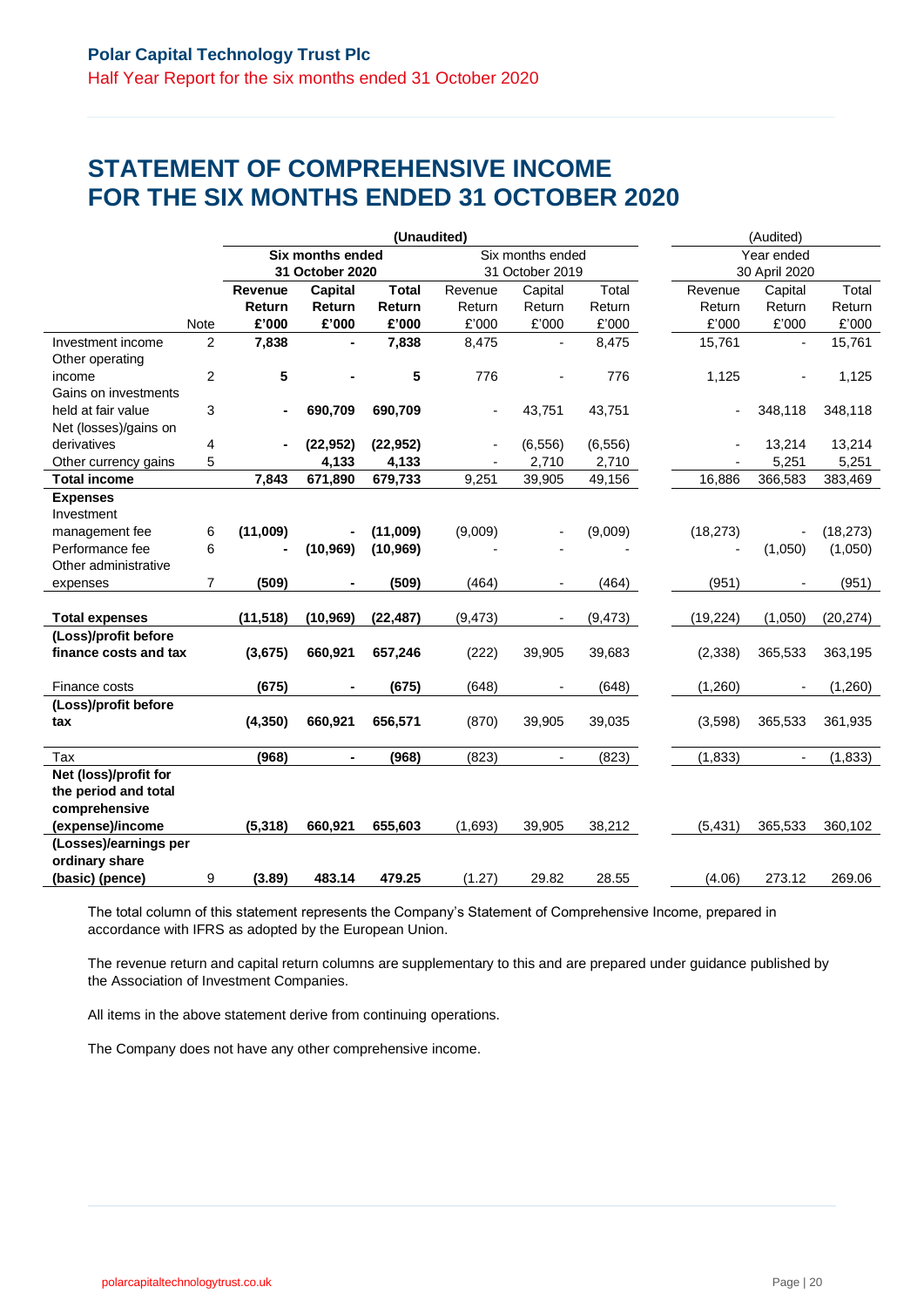## **BALANCE SHEET AS AT 31 OCTOBER 2020**

|                                               |             | (Unaudited)              | (Unaudited)              | (Audited)              |
|-----------------------------------------------|-------------|--------------------------|--------------------------|------------------------|
|                                               | <b>Note</b> | 31 October 2020<br>£'000 | 31 October 2019<br>£'000 | 30 April 2020<br>£'000 |
| <b>Non-current assets</b>                     |             |                          |                          |                        |
| Investments held at fair                      |             | 2,837,408                | 1,858,077                | 2,218,307              |
| value through profit or loss                  |             |                          |                          |                        |
| <b>Current assets</b>                         |             |                          |                          |                        |
| Derivative financial                          |             | 8,738                    | 925                      | 3,391                  |
| instruments                                   |             |                          |                          |                        |
| Receivables                                   |             | 21,417                   | 24,191                   | 47,186                 |
| Overseas tax recoverable                      |             | 125                      | 374                      | 94                     |
| Cash and cash equivalents                     | 8           | 251,870                  | 163,462                  | 146,677                |
|                                               |             | 282,150                  | 188,952                  | 197,348                |
| <b>Total assets</b>                           |             | 3,119,558                | 2,047,029                | 2,415,655              |
| <b>Current liabilities</b>                    |             |                          |                          |                        |
| Payables                                      |             | (45, 873)                | (14, 759)                | (50,034)               |
| Bank loans*                                   |             |                          | (55, 179)                | (57, 024)              |
| <b>Bank overdraft</b>                         | 8           |                          | (3,233)                  |                        |
|                                               |             | (45, 873)                | (73, 171)                | (107, 058)             |
| <b>Non-current liabilities</b>                |             |                          |                          |                        |
| Bank loans*                                   |             | (55, 955)                |                          |                        |
|                                               |             |                          |                          |                        |
| <b>Net assets</b>                             |             | 3,017,730                | 1,973,858                | 2,308,597              |
| <b>Equity attributable to</b>                 |             |                          |                          |                        |
| equity shareholders                           |             | 34,329                   |                          |                        |
| Share capital                                 | 10          |                          | 33,456                   | 33,641                 |
| Capital redemption reserve                    |             | 12,802                   | 12,802                   | 12,802                 |
| Share premium                                 |             | 223,374                  | 157,868                  | 170,532                |
| Special non-distributable<br>reserve          |             | 7,536                    | 7,536                    | 7,536                  |
| Capital reserves                              |             | 2,844,649                | 1,858,100                | 2,183,728              |
| Revenue reserve                               |             | (104, 960)               |                          |                        |
| <b>Total equity</b>                           |             | 3,017,730                | (95, 904)<br>1,973,858   | (99, 642)<br>2,308,597 |
|                                               |             |                          |                          |                        |
| Net asset value per<br>ordinary share (pence) | 11          | 2197.67                  | 1474.95                  | 1715.59                |

\*As detailed within the Corporate Matters Section – see paragraph on Gearing.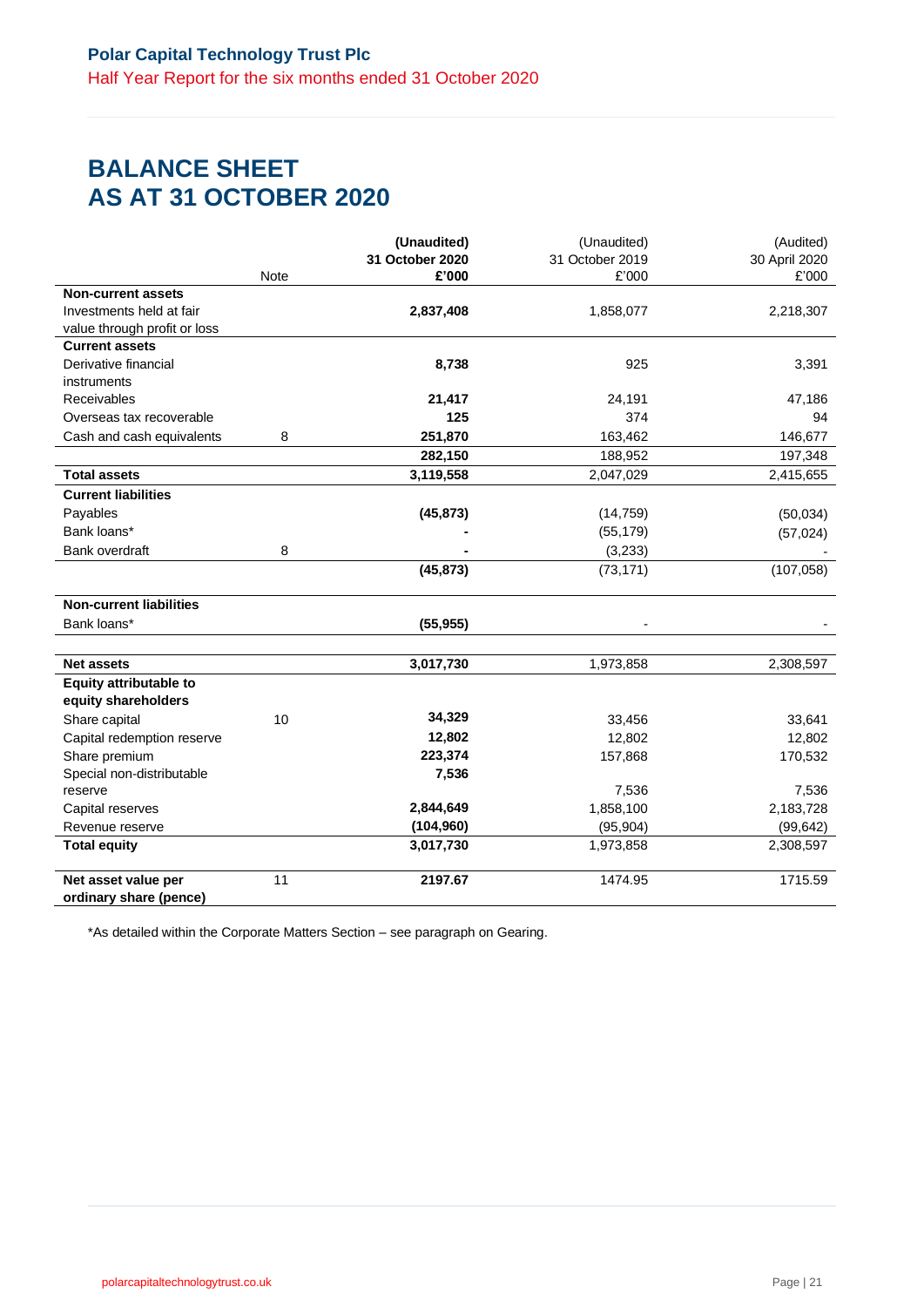## **STATEMENT OF CHANGES IN EQUITY FOR THE SIX MONTHS ENDED 31 OCTOBER 2020**

|                                                                                    |             |                                  | (Unaudited) Six months ended 31 October 2020 |                                  |                                                   |                              |                             |                |  |  |
|------------------------------------------------------------------------------------|-------------|----------------------------------|----------------------------------------------|----------------------------------|---------------------------------------------------|------------------------------|-----------------------------|----------------|--|--|
|                                                                                    | <b>Note</b> | <b>Share</b><br>capital<br>£'000 | Capital<br>redemption<br>reserve<br>£'000    | <b>Share</b><br>premium<br>£'000 | Special non-<br>distributable<br>reserve<br>£'000 | Capital<br>reserves<br>£'000 | Revenue<br>reserve<br>£'000 | Total<br>£'000 |  |  |
| Total equity at 30 April 2020                                                      |             | 33.641                           | 12.802                                       | 170,532                          | 7,536                                             | 2,183,728                    | (99, 642)                   | 2,308,597      |  |  |
| <b>Total comprehensive</b><br>income/(expense):<br>Profit/(loss) for the period to |             |                                  |                                              |                                  |                                                   |                              |                             |                |  |  |
| 31 October 2020<br>Transactions with owners,<br>recorded directly to equity:       | 9           | $\overline{\phantom{0}}$         |                                              |                                  |                                                   | 660.921                      | (5,318)                     | 655,603        |  |  |
| Issue of ordinary shares                                                           | 10          | 688                              | ۰                                            | 52.842                           |                                                   |                              | $\overline{\phantom{0}}$    | 53,530         |  |  |
| Total equity at 31 October 2020                                                    |             | 34.329                           | 12.802                                       | 223.374                          | 7.536                                             | 2.844.649                    | (104.960)                   | 3,017,730      |  |  |

|                                                                                                                                        |   | (Unaudited) Six months ended 31 October 2019 |                                           |                           |                                                   |                              |                             |                     |  |
|----------------------------------------------------------------------------------------------------------------------------------------|---|----------------------------------------------|-------------------------------------------|---------------------------|---------------------------------------------------|------------------------------|-----------------------------|---------------------|--|
|                                                                                                                                        |   | Share<br>capital<br>£'000                    | Capital<br>redemption<br>reserve<br>£'000 | Share<br>premium<br>£'000 | Special non-<br>distributable<br>reserve<br>£'000 | Capital<br>reserves<br>£'000 | Revenue<br>reserve<br>£'000 | Total<br>£'000      |  |
| Total equity at 30 April 2019<br><b>Total comprehensive</b><br>income/(expense):<br>Profit/(loss) for the period to<br>31 October 2019 | 9 | 33.456<br>$\overline{\phantom{a}}$           | 12.802<br>$\overline{\phantom{0}}$        | 157,868                   | 7.536                                             | 1,818,195<br>39,905          | (94,211)<br>(1,693)         | 1,935,646<br>38,212 |  |
| Total equity at 31 October 2019                                                                                                        |   | 33,456                                       | 12,802                                    | 157,868                   | 7.536                                             | 1,858,100                    | (95, 904)                   | 1,973,858           |  |

|                                                           |    | (Audited) Year ended 30 April 2020 |            |         |               |           |           |           |  |  |
|-----------------------------------------------------------|----|------------------------------------|------------|---------|---------------|-----------|-----------|-----------|--|--|
|                                                           |    |                                    | Capital    |         | Special non-  |           |           |           |  |  |
|                                                           |    | Share                              | redemption | Share   | distributable | Capital   | Revenue   |           |  |  |
|                                                           |    | capital                            | reserve    | premium | reserve       | reserves  | reserve   | Total     |  |  |
|                                                           |    | £'000                              | £'000      | £'000   | £'000         | £'000     | £'000     | £'000     |  |  |
| Total equity at 30 April 2019                             |    | 33,456                             | 12,802     | 157,868 | 7,536         | 1,818,195 | (94, 211) | 1,935,646 |  |  |
| <b>Total comprehensive</b><br>income/(expense):           |    |                                    |            |         |               |           |           |           |  |  |
| Profit/(loss) for the year to 30 April                    |    |                                    |            |         |               | 365.533   | (5,431)   | 360,102   |  |  |
| 2020                                                      | 9  |                                    |            |         |               |           |           |           |  |  |
| Transactions with owners,<br>recorded directly to equity: |    |                                    |            |         |               |           |           |           |  |  |
| Issue of ordinary shares                                  | 10 | 185                                |            | 12.664  |               |           |           | 12,849    |  |  |
| Total equity at 30 April 2020                             |    | 33.641                             | 12.802     | 170.532 | 7,536         | 2,183,728 | (99, 642) | 2,308,597 |  |  |

Note – Share capital, Capital redemption reserve, Share premium and Special non-distributable reserve are all nondistributable. Capital reserves and revenue reserve are distributable.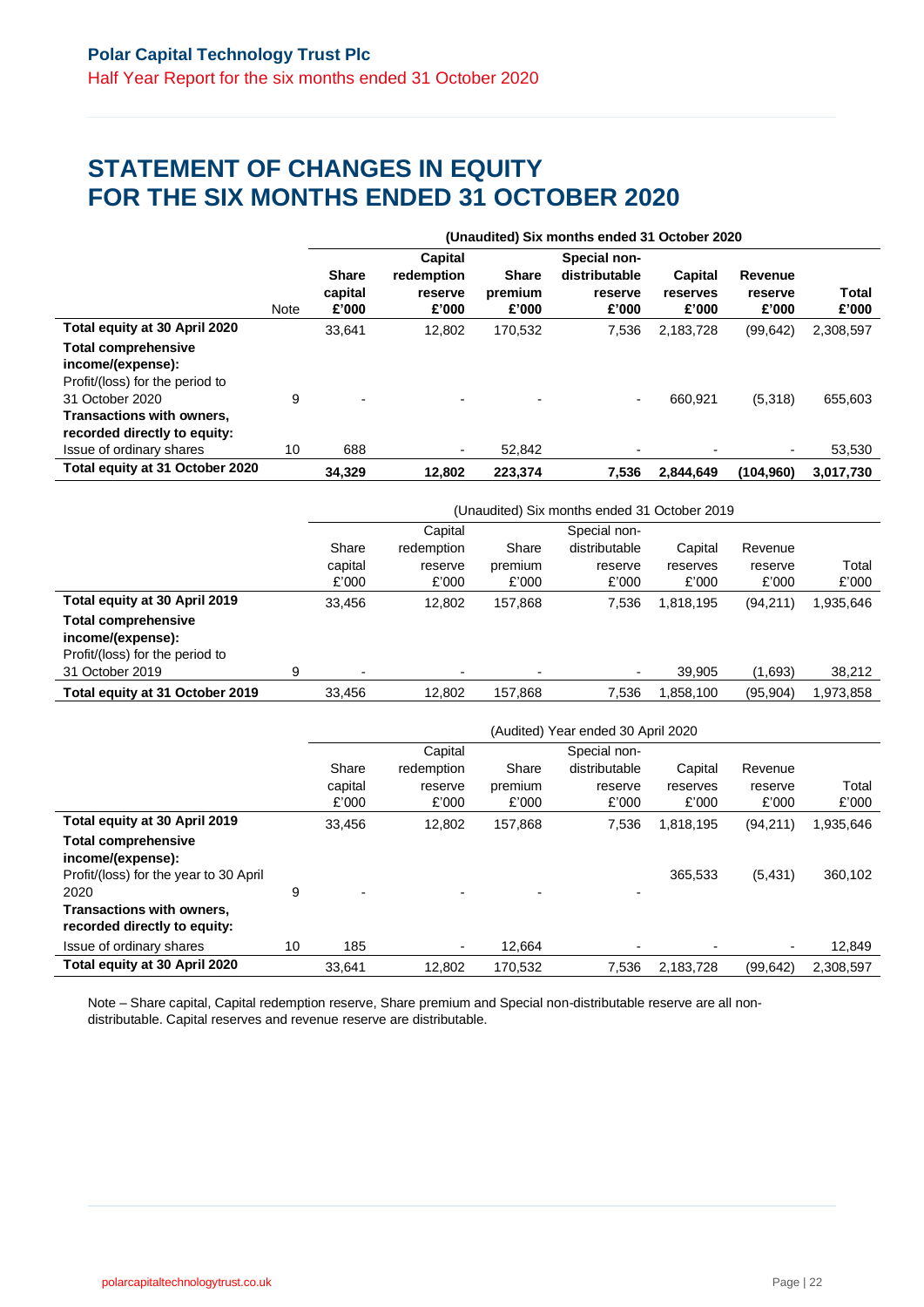## **CASH FLOW STATEMENT FOR THE SIX MONTHS ENDED 31 OCTOBER 2020**

|                                           |      | (Unaudited)                                  |                                              | (Audited)                            |
|-------------------------------------------|------|----------------------------------------------|----------------------------------------------|--------------------------------------|
|                                           | Note | Six months ended<br>31 October 2020<br>£'000 | Six months ended<br>31 October 2019<br>£'000 | Year ended<br>30 April 2020<br>£'000 |
| Cash flows from operating activities      |      |                                              |                                              |                                      |
| Profit before tax                         |      | 656,571                                      | 39,035                                       | 361,935                              |
| Adjustment:                               |      |                                              |                                              |                                      |
| Gains on investments held at fair value   |      |                                              |                                              |                                      |
| through profit or loss                    | 3    | (690, 709)                                   | (43, 751)                                    | (348, 118)                           |
| Losses/(gains) on derivative financial    |      |                                              |                                              |                                      |
| instruments                               | 4    | 22,952                                       | 6,556                                        | (13,214)                             |
| Proceeds of disposal on investments       |      | 1,295,377                                    | 725,483                                      | 1,803,352                            |
| Purchases of investments                  |      | (1, 216, 096)                                | (743, 883)                                   | (1,862,499)                          |
| Proceeds on disposal of derivative        |      |                                              |                                              |                                      |
| financial instruments                     |      |                                              |                                              | 66,075                               |
| Purchases of derivative financial         |      |                                              |                                              |                                      |
| instruments                               |      | (28, 299)                                    | (7, 331)                                     | (56, 102)                            |
| Decrease/(increase) in receivables        |      | 442                                          | 176                                          | (241)                                |
| Increase/(decrease) in payables           |      | 9,945                                        | (10, 573)                                    | (9, 444)                             |
| Overseas tax                              |      | (999)                                        | (1, 128)                                     | (1,858)                              |
| Foreign exchange gains                    | 5    | (4, 133)                                     | (2,710)                                      | (5, 251)                             |
| Net generated from/(used in) operating    |      |                                              |                                              |                                      |
| activities                                |      | 45,051                                       | (38, 126)                                    | (65, 365)                            |
|                                           |      |                                              |                                              |                                      |
| Cash flows from financing activities      |      |                                              |                                              |                                      |
| Loans repaid                              |      | (56, 364)                                    |                                              |                                      |
| Loans drawn                               |      | 55,935                                       |                                              |                                      |
| Issue of ordinary shares                  | 10   | 57,078                                       |                                              | 9,301                                |
| Net cash generated from financing         |      |                                              |                                              |                                      |
| activities                                |      | 56,649                                       |                                              | 9,301                                |
|                                           |      |                                              |                                              |                                      |
| Net increase/(decrease) in cash and       |      |                                              |                                              |                                      |
| cash equivalents                          |      | 101,700                                      | (38, 126)                                    | (56,064)                             |
|                                           |      |                                              |                                              |                                      |
| Cash and cash equivalents at the          |      |                                              |                                              |                                      |
| beginning of the period                   |      | 146,677                                      | 194,153                                      | 194,153                              |
| Effect of movement in foreign exchange    |      |                                              |                                              |                                      |
| rates on cash held                        | 5    | 3,493                                        | 4,202                                        | 8,588                                |
| Cash and cash equivalents at the end      |      |                                              |                                              |                                      |
| of the period                             | 8    | 251,870                                      | 160,229                                      | 146,677                              |
|                                           |      |                                              |                                              |                                      |
|                                           |      |                                              |                                              |                                      |
| Reconciliation of cash and cash           |      |                                              |                                              |                                      |
| equivalents                               |      |                                              |                                              |                                      |
| to the Balance Sheet is as follows:       |      |                                              |                                              |                                      |
| Cash at bank                              | 8    | 159,871                                      | 103,417                                      | 109,715                              |
| BlackRock's Institutional Cash Series plc |      |                                              |                                              |                                      |
| (US Treasury Fund), money market fund     | 8    | 91,999                                       | 56,812                                       | 36,962                               |
| Cash and cash equivalents at the end      |      |                                              |                                              |                                      |
| of the period                             | 8    | 251,870                                      | 160,229                                      | 146,677                              |
|                                           |      |                                              |                                              |                                      |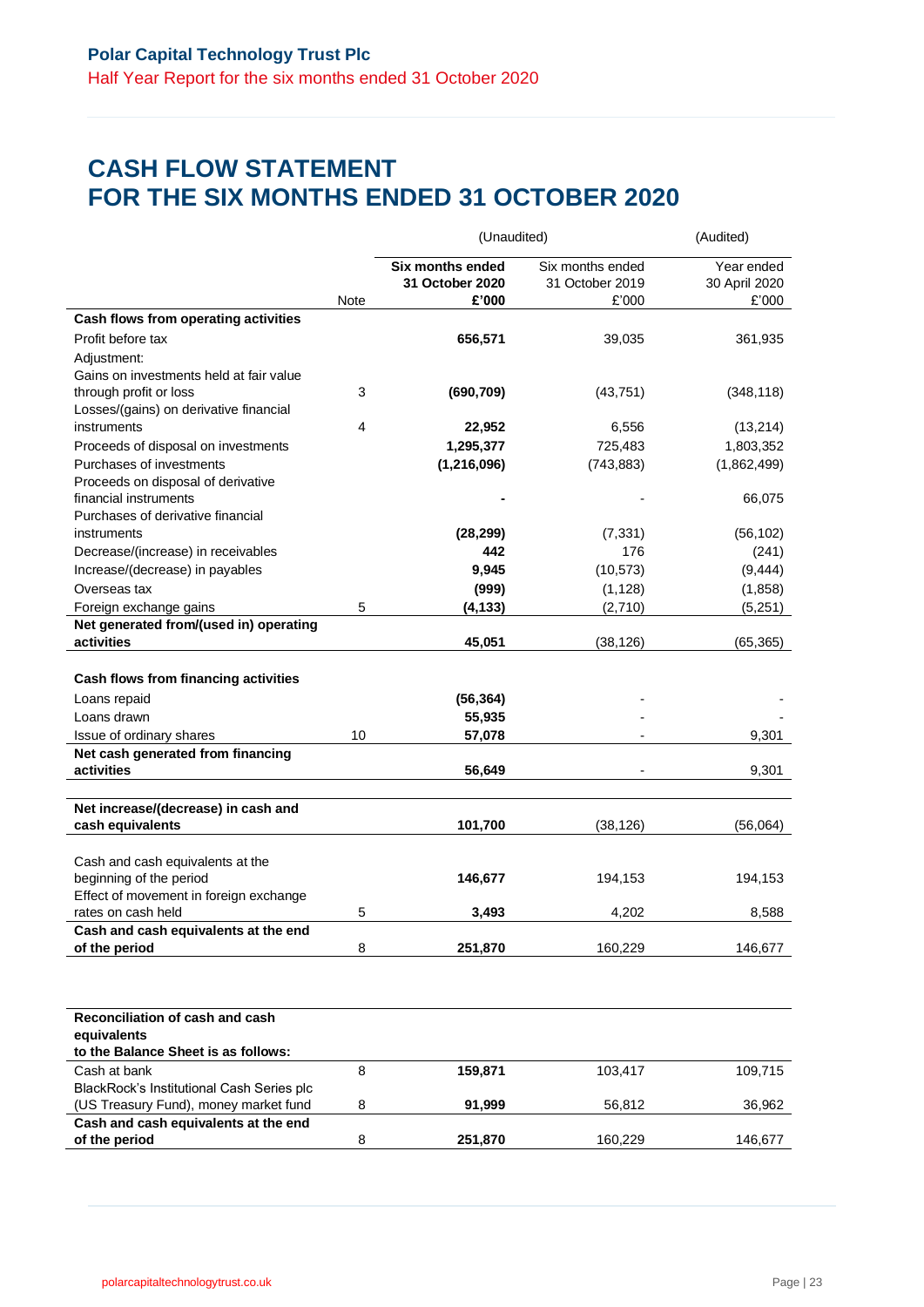## **NOTES TO THE FINANCIAL STATEMENTS FOR THE SIX MONTHS ENDED 31 OCTOBER 2020**

### **1. GENERAL INFORMATION**

The financial statements comprise the unaudited results for Polar Capital Technology Trust Plc for the sixmonth period to 31 October 2020.

The unaudited financial statements to 31 October 2020 have been prepared in accordance with International Accounting Standard 34 "Interim Financial Reporting" and the accounting policies set out in the statutory annual financial statements of the Company for the year ended 30 April 2020. These accounting policies are based on International Financial Reporting Standards ("IFRS"), which comprise standards and interpretations approved by the International Accounting Standards Board ("IASB") and the International Accounting Standards Committee ("IASC"), as adopted by the European Union.

Where presentational guidance set out in the Statement of Recommend Practice ("the SORP") for investment trusts issued by the Association of Investment Companies in October 2019 is consistent with the requirements of International Financial Reporting Standards, the accounts have been prepared on a basis compliant with the recommendations of the SORP.

The financial information in this Half Year Report does not constitute statutory accounts as defined in section 434 of the Companies Act 2006. The financial information for the six-month periods ended 31 October 2020 and 31 October 2019 has not been audited. The figures and financial information for the year ended 30 April 2020 are an extract from the latest published financial statements and do not constitute statutory accounts for that year. Full statutory accounts for the year ended 30 April 2020, prepared under IFRS, including the report of the auditors which was unqualified, did not draw attention to any matters by way of emphasis and did not contain a statement under section 498 of the Companies Act 2006, have been delivered to the Registrar of Companies.

The accounting policies have not varied from those described in the Annual Report for the year ended 30 April 2020.

The Directors believe it is appropriate to adopt the going concern basis in preparing the financial statements. The Board continually monitors the financial position of the Company and in connection with the risks presented by COVID-19. The assets of the Company comprise mainly of securities that are readily realisable and accordingly, the Company has adequate financial resources to meet its liabilities as and when they fall due and to continue in operational existence for the foreseeable future. See Corporate Matters section above for further details.

The following new IFRS became effective for annual periods beginning on or after 1 January 2020. The adoption of these standards and interpretations have not had a material impact on the financial statement of the Company:

#### *IFRS 3 Business Combinations (amended)*

The IASB has made narrow-scope amendments to improve the definition of a business in order to help companies determine whether an acquisition made is of a business or a group of assets. These amendments are not expected to have any impact on the Financial Statements.

#### *IFRS 9, IAS 39 and IFRS 7: Interest Rate Benchmark Reform (amended)*

The IASB has issued amendments to IFRS 9, IAS 39 and IFRS 7 that provide certain reliefs in connection with interest rate benchmark reform. The reliefs relate to hedge accounting and have the effect that IBOR reform should not generally cause hedge accounting to terminate. These amendments are not expected to have any impact on the Financial Statements.

#### *IAS 1 and IAS 8 Definition of Material (amended)*

The definition of material has been amended to state that "information is material if omitting, misstating or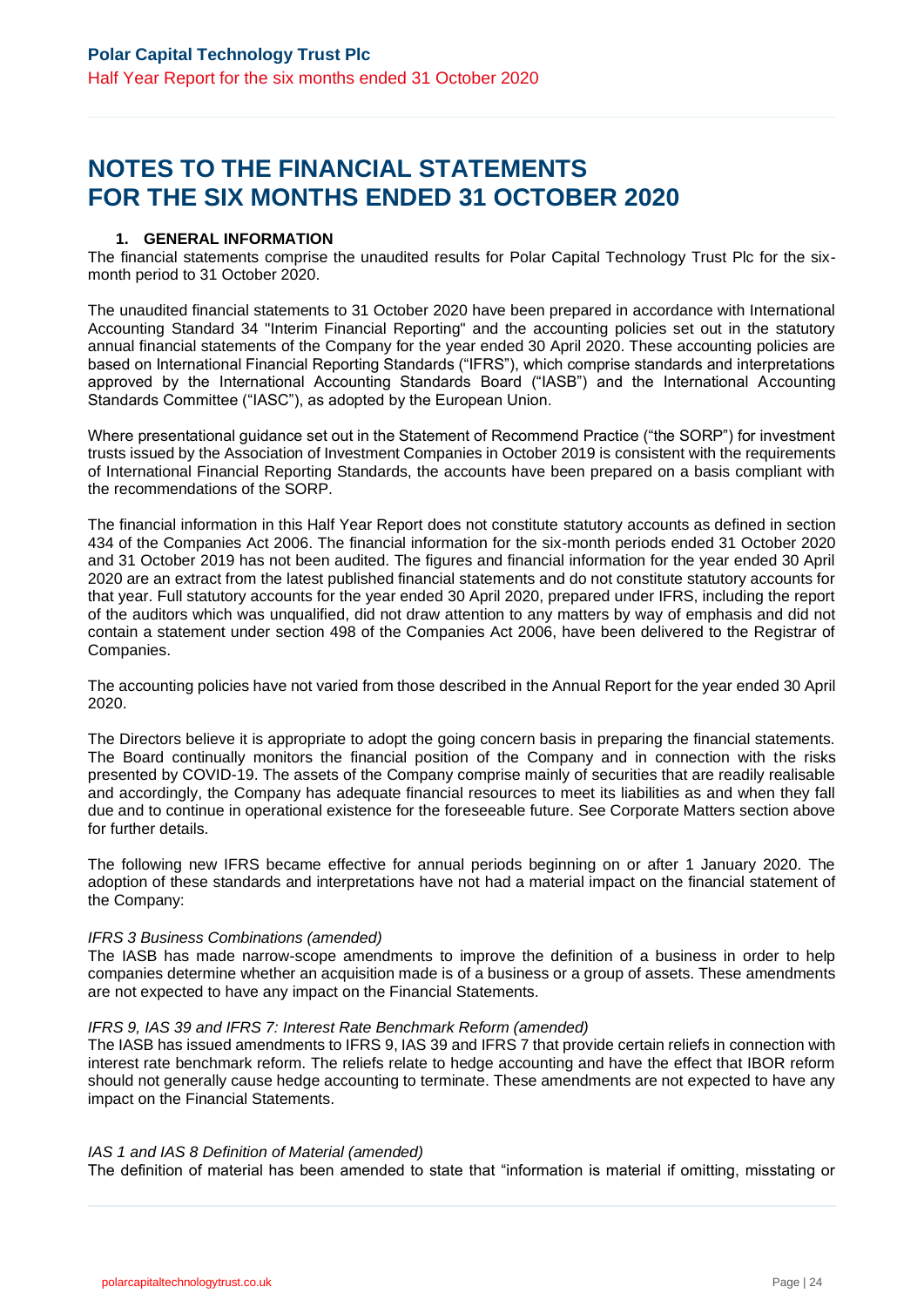obscuring it could reasonably be expected to influence decisions that the primary users of general purpose Financial Statements make on the basis of those Financial Statements, which provide financial information about a specific reporting entity." This new definition is not expected to change how materiality judgements are currently made by the Company nor have any impact to the material information inclusive in the Half Year Report.

#### *References to the Conceptual Framework in IFRS Standards (amended)*

The Amendments to References to the Conceptual Framework in IFRS Standards was issued to support transition to the revised Conceptual Framework for companies that develop accounting policies using the Conceptual Framework when no IFRS Standard applies to a particular transaction. This amendment is not expected to have any impact to the Financial Statements.

#### *IAS 28 (amended) Investments in Associates and Joint Ventures*

As the Company has no investment in associates or joint ventures, the amendment to this standard are not expected to have any impact on the financial statements.

At the date of authorisation of the Company's financial statements, the following new IFRSs that potentially impact the Company are in issue but are not yet effective and have not been applied in these accounts:

Effective for periods commencing on or after 1 January 2021:

IFRS 9, IAS 39, IFRS 7, IFRS 16 and IFRS 4: Interest Rate Benchmark Reform – phase 2 (amended).

The financial statements are presented in Pounds Sterling and all values are rounded to the nearest thousand pounds (£'000), except where otherwise stated.

The majority of the Company's investments are in US Dollars, the level of which varies from time to time. The Board considers the functional currency to be Sterling. In arriving at this conclusion, the Board considered that Sterling is the most relevant to the majority of the Company's shareholders and creditors and the currency in which the majority of the Company's operating expense are paid.

#### **2. INCOME**

|                                                    | (Unaudited) | (Unaudited) |            |
|----------------------------------------------------|-------------|-------------|------------|
|                                                    | For the six | For the six | (Audited)  |
|                                                    | months      | months      | For the    |
|                                                    | ended       | ended       | Year ended |
|                                                    | 31 October  | 31 October  | 30 April   |
|                                                    | 2020        | 2019        | 2020       |
|                                                    | £'000       | £'000       | £'000      |
| Income from investments held at fair value through |             |             |            |
| profit or loss                                     |             |             |            |
| Franked dividend                                   |             | 15          | 21         |
| Unfranked dividends                                | 7,838       | 8,460       | 15,740     |
|                                                    | 7,838       | 8,475       | 15,761     |
| Other operating income                             |             |             |            |
| <b>Bank interest</b>                               |             | 686         | 772        |
| Money market fund interest                         | 5           | 90          | 353        |
|                                                    | 5           | 776         | 1,125      |
| <b>Total income</b>                                | 7,843       | 9,251       | 16,886     |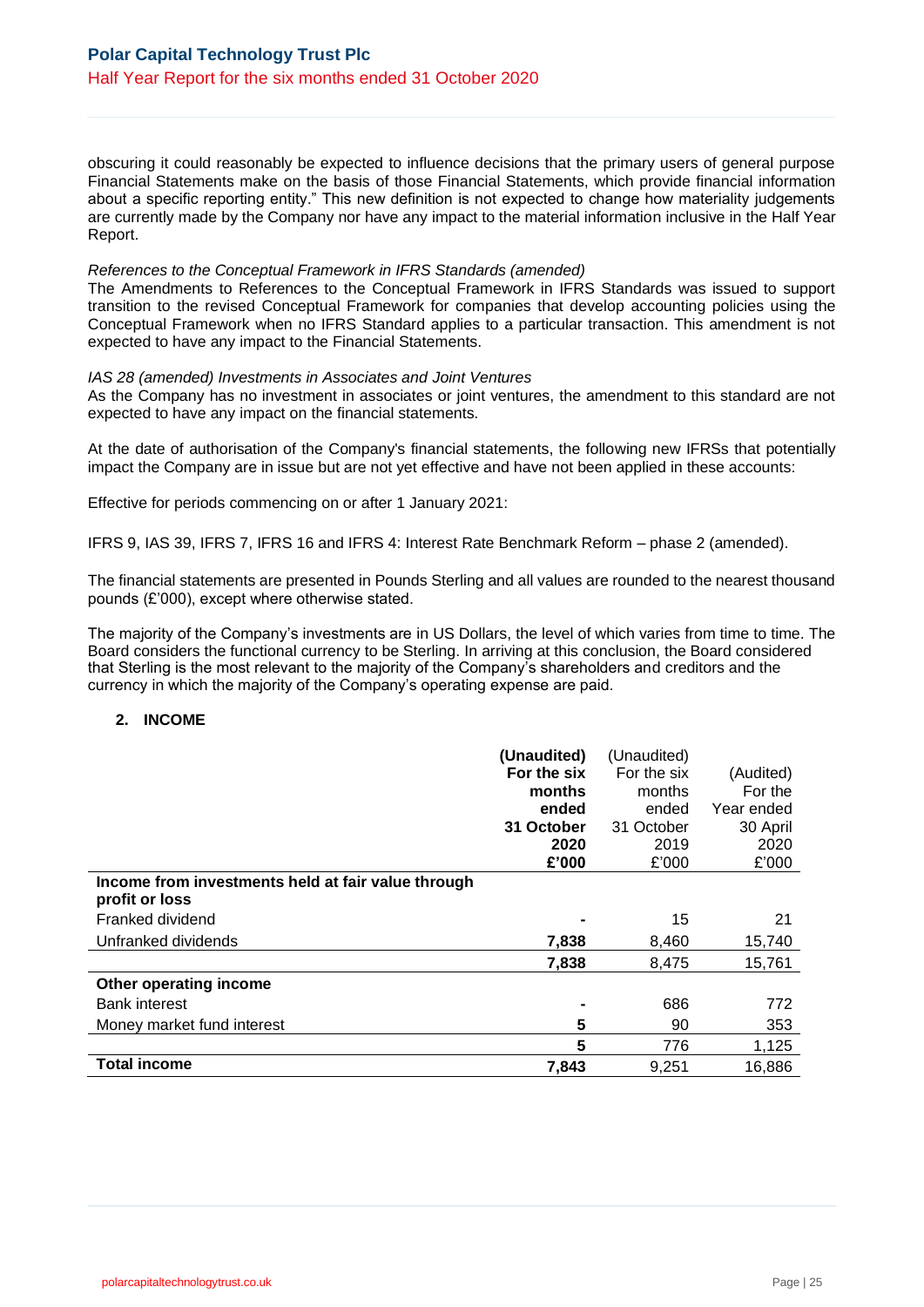## **3. GAINS ON INVESTMENT HELD AT FAIR VALUE**

|                                                       | (Unaudited) | (Unaudited) |            |
|-------------------------------------------------------|-------------|-------------|------------|
|                                                       | For the six | For the six | (Audited)  |
|                                                       | months      | months      | For the    |
|                                                       | ended       | ended       | Year ended |
|                                                       | 31 October  | 31 October  | 30 April   |
|                                                       | 2020        | 2019        | 2020       |
|                                                       | £'000       | £'000       | £'000      |
| Net gains on disposal of investments at historic cost | 302,885     | 141,028     | 292,086    |
| Amounts recognised in investment holding gains and    |             |             |            |
| losses in the previous year in respect of investments | (140, 709)  | (149, 309)  | (258, 368) |
| sold in the year                                      |             |             |            |
| Gains/(losses) based on disposal of investments       |             |             |            |
| carrying value at previous balance sheet date         | 162,176     | (8, 281)    | 33,718     |
| Valuation gains on investments held during the period | 528,533     | 52,032      | 314,400    |
|                                                       | 690,709     | 43,751      | 348,118    |

## **4. (LOSSES)/GAINS ON DERIVATIVES**

|                                                   | (Unaudited)<br>For the six | (Unaudited)<br>For the six | (Audited)  |
|---------------------------------------------------|----------------------------|----------------------------|------------|
|                                                   | months                     | months                     | For the    |
|                                                   | ended                      | ended                      | Year ended |
|                                                   | 31 October                 | 31 October                 | 30 April   |
|                                                   | 2020                       | 2019                       | 2020       |
|                                                   | £'000                      | £'000                      | £'000      |
| (Losses)/gains on disposal of derivatives held    | (36, 334)                  | (4,236)                    | 28,339     |
| Gains/(losses) on revaluation of derivatives held | 13,382                     | (2,320)                    | (15, 125)  |
|                                                   | (22, 952)                  | (6, 556)                   | 13,214     |

The derivative financial instruments represent the call and put options, which are used for the purpose of efficient portfolio management. As at 31 October 2020, the Company held NASDAQ 100 Stock Index put options, and the market value of the open put option position was £8,738,000 (31 October 2019: NASDAQ 100 Stock Index put options with a market value of £ 925,000. On the 30 April 2020: NASDAQ 100 Stock Index put options with a market value of £2,668,000). As at 31 October 2020, the Company did not hold any open call options (31 October 2019: No call options were held. On the 30 April 2020: Intel Corporation call options with a market value of £723,000).

## **5. OTHER CURRENCY GAINS**

|                                                         | (Unaudited) | (Unaudited) |            |
|---------------------------------------------------------|-------------|-------------|------------|
|                                                         | For the six | For the six | (Audited)  |
|                                                         | months      | months      | For the    |
|                                                         | ended       | ended       | Year ended |
|                                                         | 31 October  | 31 October  | 30 April   |
|                                                         | 2020        | 2019        | 2020       |
|                                                         | £'000       | £'000       | £'000      |
| Exchange gains on currency balances                     | 3,493       | 4,202       | 8,588      |
| Exchange losses on settlement of loan balances          | (3, 517)    |             |            |
| Exchange gains/(losses) on translation of loan balances | 4,157       | (1,492)     | (3,337)    |
|                                                         | 4,133       | 2.710       | 5,251      |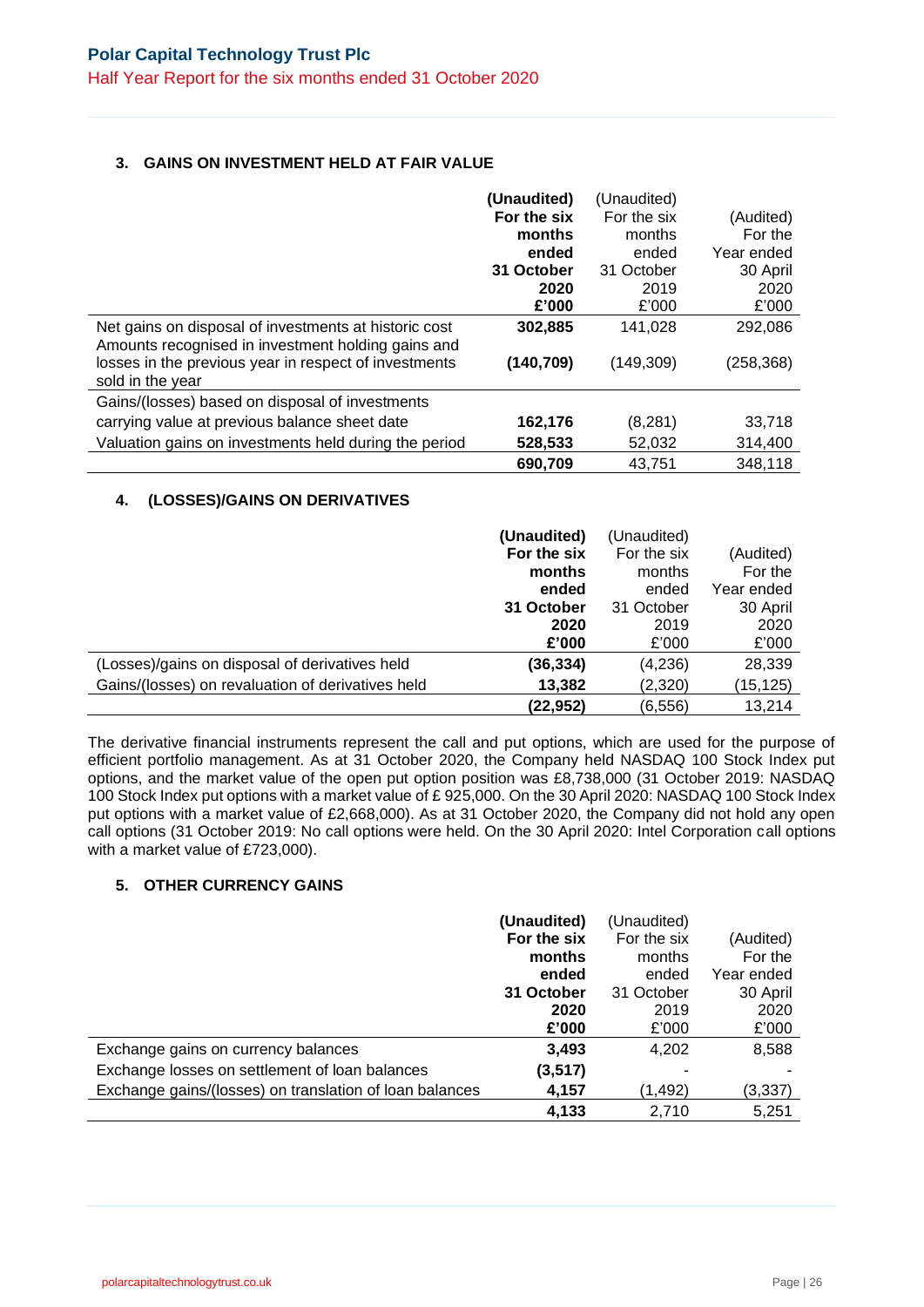## **6. INVESTMENT MANAGEMENT AND PERFORMANCE FEES**

#### INVESTMENT MANAGEMENT FEE

The investment management fee, which is paid by the Company quarterly in arrears to the Investment Manager, is calculated on the Net Asset Value ("NAV") on a per share basis as follows:

- Tier 1: 1 per cent. for such of the NAV that exceeds £0 but is less than or equal to £800 million;
- Tier 2: 0.85 per cent, for such of the NAV that exceeds £800 million but is less than or equal to £1.6 billion;
- Tier 3: 0.80 per cent. for such of the NAV that exceeds £1.6 billion but is less than or equal to £2 billion; and
- Tier 4: 0.70 per cent. for such of the NAV that exceeds £2 billion.

Any investments in funds managed by Polar Capital are excluded from the investment management fee calculation.

#### PERFORMANCE FEE

The Investment Manager is entitled to a performance fee based on the level of outperformance of the Company's net asset value per share over its benchmark, the Dow Jones World Technology Index (total return, Sterling adjusted, with the removal of relevant withholding taxes) during the relevant performance period. A fuller explanation of the performance and management fee arrangements is given in the Annual Report.

At 31 October 2020, there was an accrued performance fee of £10,969,000 (31 October 2019: nil and 30 April 2020: £1,050,000). The quantum of any performance fee will be based on the audited net asset value at the year-end on 30 April 2021.

## **7. OTHER ADMINISTRATIVE EXPENSES**

At 31 October 2020, the Company's other administrative expenses were £509,000 (31 October 2019: £464,000 and 30 April 2020: £951,000).

### **8. CASH AND CASH EQUIVALENTS**

|                          | (Unaudited) | (Unaudited) |            |
|--------------------------|-------------|-------------|------------|
|                          | For the six | For the six | (Audited)  |
|                          | months      | months      | For the    |
|                          | ended       | ended       | Year ended |
|                          | 31 October  | 31 October  | 30 April   |
|                          | 2020        | 2019        | 2020       |
|                          | £'000       | £'000       | £'000      |
| Cash at bank             | 159,871     | 106,650     | 109,715    |
| Money market funds       | 91,999      | 56,812      | 36,962     |
| Cash and cash equivalent | 251,870     | 163,462     | 146,677    |
| Bank overdraft           |             | (3,233)     |            |
| <b>Total</b>             | 251,870     | 160,229     | 146,677    |

As at 31 October 2020, the Company held BlackRock's Institutional Cash Series plc – US Treasury Fund with a market value of £91,999,000 (31 October 2019: £56,812,000 and 30 April 2020: £36,962,000), which is managed as part of the Company's cash and cash equivalents as defined under IAS 7.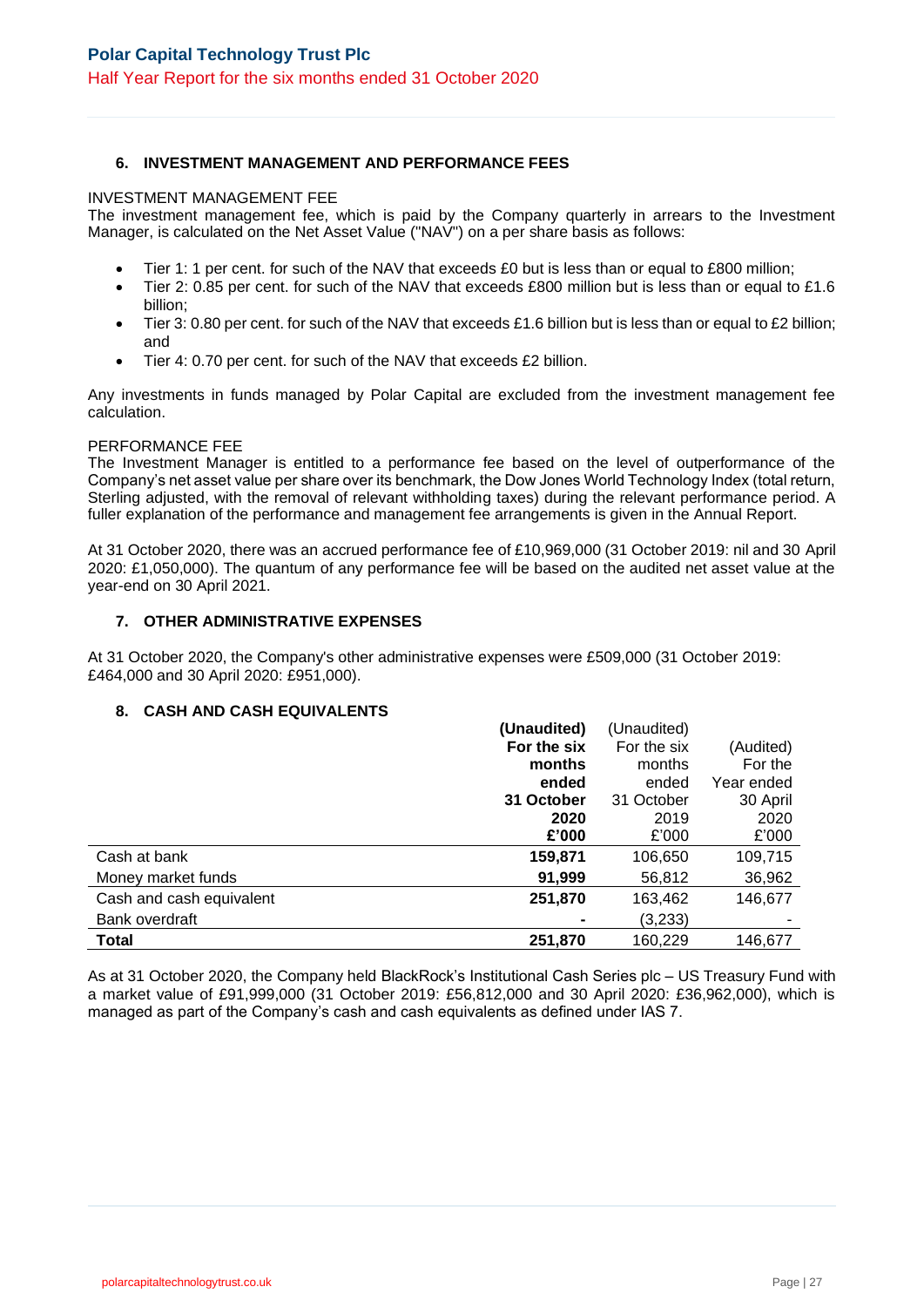## **9. (LOSSES)/EARNINGS PER ORDINARY SHARE**

|                                                                 | (Unaudited) | (Unaudited) |             |
|-----------------------------------------------------------------|-------------|-------------|-------------|
|                                                                 | For the six | For the six | (Audited)   |
|                                                                 | months      | months      | For the     |
|                                                                 | ended       | ended       | Year ended  |
|                                                                 | 31 October  | 31 October  | 30 April    |
|                                                                 | 2020        | 2019        | 2020        |
|                                                                 | £'000       | £'000       | £'000       |
| Net (loss)/profit for the period:                               |             |             |             |
| Revenue                                                         | (5, 318)    | (1,693)     | (5, 431)    |
| Capital                                                         | 660,921     | 39,905      | 365,533     |
| Total                                                           | 655,603     | 38,212      | 360,102     |
|                                                                 |             |             |             |
| Weighted average number of shares in issue<br>during the period | 136,796,098 | 133,825,000 | 133,837,576 |
| Revenue                                                         | (3.89)p     | (1.27)p     | (4.06)p     |
| Capital                                                         | 483.14p     | 29.82p      | 273.12p     |
| Total                                                           | 479.25p     | 28.55p      | 269.06p     |

#### **10. SHARE CAPITAL**

At 31 October 2020 there were 137,315,000 Ordinary Shares in issue (31 October 2019: 133,825,000 and 30 April 2020: 134,566,000). During the six months ended 31 October 2020, a total of 2,749,000 Ordinary Shares (31 October 2019: nil and 30 April 2020: 741,000 ordinary shares), nominal value £688,000 (31 October 2019: nil and 30 April 2020: £185,000) were issued to the market to satisfy demand, at an average price of 1,947.25p per share (31 October 2019: nil and 30 April 2020: 1,734.01p), for a total net consideration received of £53,530,000 (31 October 2019: nil and 30 April 2020: £12,849,000). During the same period the Company bought back no Ordinary Shares (31 October 2019 and 30 April 2020: nil).

## **11. NET ASSET VALUE PER ORDINARY SHARE**

|                                                            | (Unaudited) | (Unaudited)          | (Audited)   |
|------------------------------------------------------------|-------------|----------------------|-------------|
|                                                            | 31 October  | 31 October           | 30 April    |
|                                                            | 2020        | 2019                 | 2020        |
|                                                            | £'000       | £'000                | £'000       |
| Undiluted:                                                 |             |                      |             |
| Net assets attributable to ordinary shareholders $(E'000)$ | 3,017,730   | 1.973.858            | 2,308,597   |
| Ordinary shares in issue at end of period                  | 137,315,000 | 133,825,000          | 134,566,000 |
| Net asset value per ordinary share                         | 2197.67p    | 1474.95 <sub>p</sub> | 1715.59p    |

## **12. DIVIDEND**

No interim dividend has been declared for the period ended 31 October 2020 nor the period ended 31 October 2019 or 30 April 2020.

## **13. RELATED PARTY TRANSACTIONS**

There have been no related party transactions that have materially affected the financial position or the performance of the Company during the six-month period to 31 October 2020.

## **14. POST BALANCE SHEET EVENTS**

There are no significant events that have occurred after the end of the reporting period to the date of this report which require disclosure.